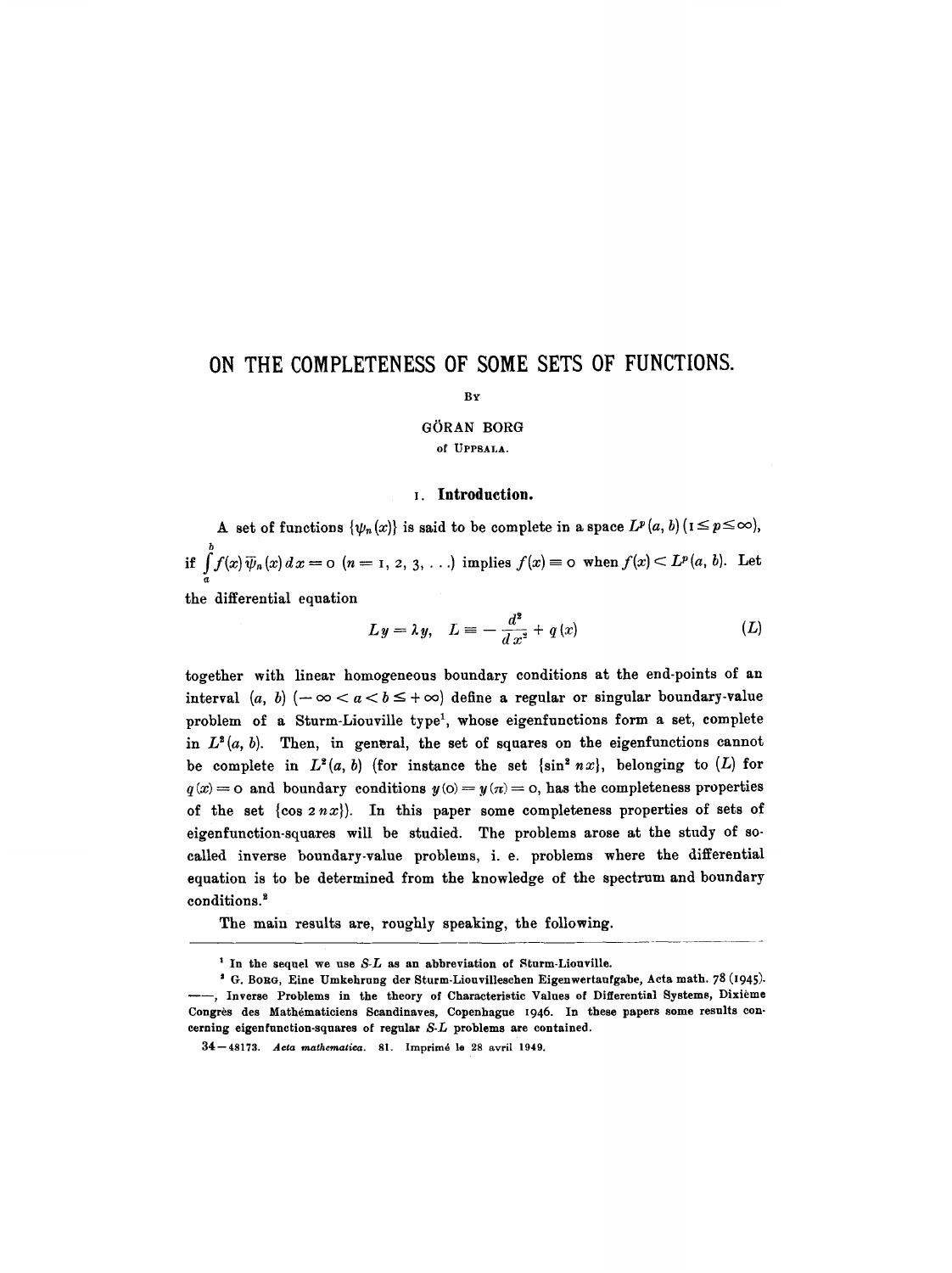If to one set of eigenfunction-squares there is added another, belonging to other boundary conditions, then the combined set is complete in the space  $M(a, b)$ of functions, effectively bounded on  $(a, b)$ . The precise wording is given in No. 3 (a trivial instance:  $\{\sin^2 nx\}$  and  $\left\{\sin^2 \frac{2n + 1}{2}x\right\}$ , the latter set equivalent to  $\{\cos (2n + 1)x\}$  and belonging to boundary conditions  $y(0) = y'(\pi) = 0$ .

The combined set is not normalized, nor in general minimal. Yet holds that at most  $2$  of the eigenfunction-squares are superfluous  $-$  at least in the case of regular or regularly singular *S-L* problems. The proof is given in No. 9.

The examples and results above indicate that one set of eigenfunction squares is complete in a space of functions, defined only on half the original interval  $$ if this is finite. This property is at last, more precisely formulated, proved in No. IO for regular and regularly singular *S-L* problems.

#### ~. **Notations and Known Properties of Singular S-L Problems.**

Some of the fundamental methods and results concerning singular *S-L*  problems will be needed.<sup>1</sup> The differential eq. is as above

$$
Ly = \lambda y \tag{L}
$$

where

$$
L = q(x) - \frac{d^2}{dx^2}.
$$

 $q(x)$  will be supposed to be continuous within an interval  $0 \le x < b_0$ .  $b_0$  may be  $+\infty$ . If  $b_0 < \infty$ ,  $q(x)$  may have a singularity for  $x = b_0$ .

The boundary conditions are

for 
$$
x = 0
$$
:  
\n $y(0) \cos \alpha + y'(0) \sin \alpha = 0$ ,  $0 \le \alpha < \pi$ ,  
\nfor  $x = b_0$ :  
\n $y(x) < L^2(0, b_0)$  (R)

with the addition of another condition in the limit circle case.<sup>2</sup>

We quote this boundary value problem as  $(L, R)$ . Further we put, following TITCHMARSH,

<sup>&</sup>lt;sup>1</sup> H. WEYL, Über gewöhnliche Differentialgleichungen mit Singularitäten ..., Math. Ann. 68 (19IO).

E. C. TITCHMARStI, Eigenfunction Expansions, Oxford 1946. This book is in the sequel quoted TITCHMARSH. We refer in this No. especially to TITCHMARSH, ch. 2nd.

<sup>&</sup>lt;sup>2</sup> Cf. H. WEYL, loc. cit.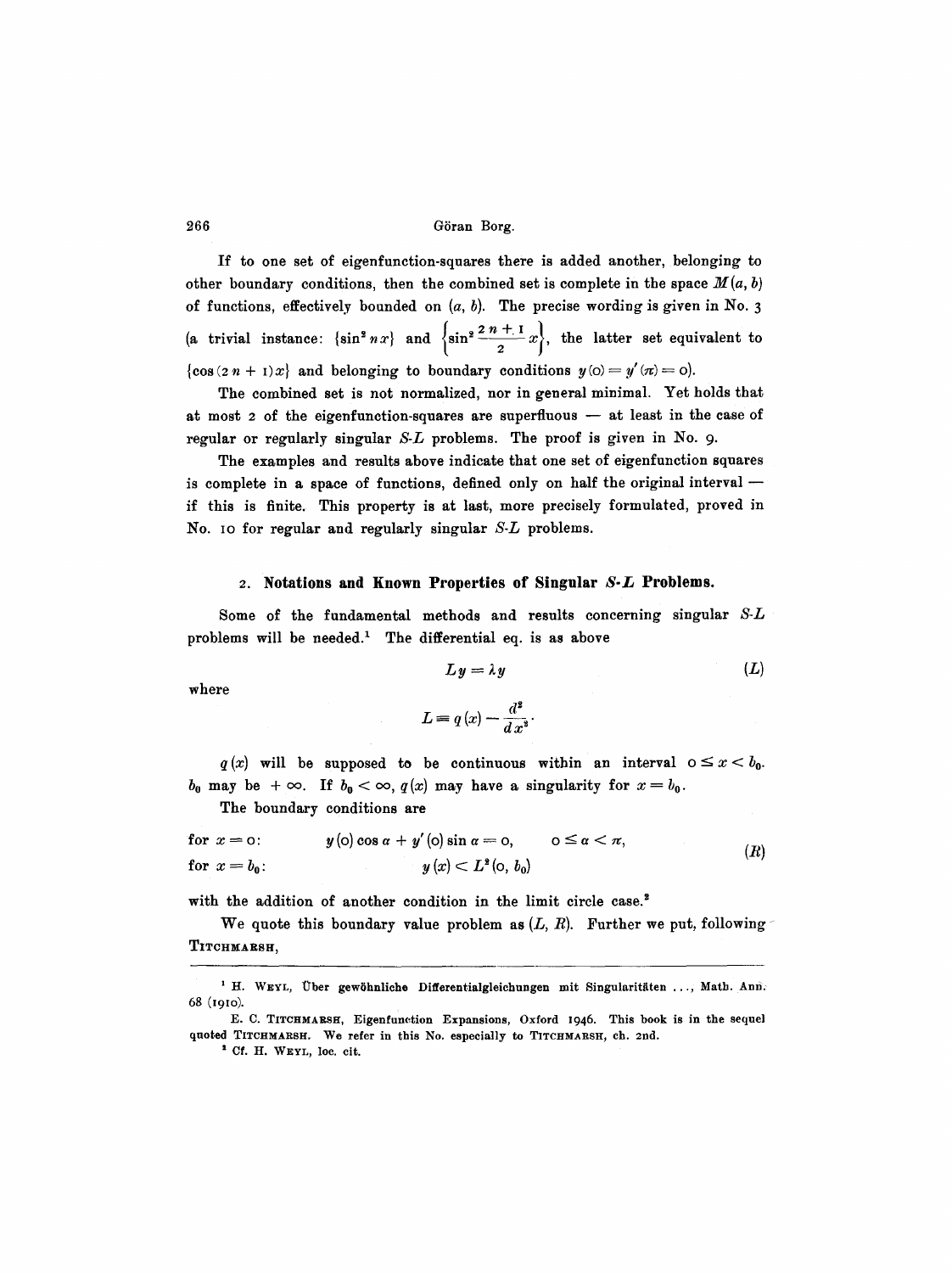$\theta(x, \lambda)$  = the solution of (L), which takes the initial values

$$
\theta\left(\mathbf{0},\lambda\right)=\cos\alpha,\,\theta^{\prime}\left(\mathbf{0},\,\lambda\right)=\sin\alpha
$$

 $\phi(x, \lambda)$  = the solution of  $(L)$ , which takes the initial values

 $\phi$  (o,  $\lambda$ ) = sin  $\alpha$ ,  $\phi'$  (o,  $\lambda$ ) = - cos  $\alpha$ .

Then  $\phi(x, \lambda)$  satisfies the boundary condition (R) for  $x = 0$ . Let

$$
\vartheta\left(x,\,\lambda\right)=\theta\left(x,\,\lambda\right)\,+\,l\left(\lambda\right)\phi\left(x,\,\lambda\right)
$$

and  $l(\lambda) = l_b(\lambda)$  be chosen so that

$$
\vartheta(b,\lambda)\cos\beta+\vartheta'(b,\lambda)\sin\beta=0 \qquad (2.1)
$$

holds, i.e.

$$
l(\lambda) = -\frac{\theta(b,\lambda)\cos\beta + \theta'(b,\lambda)\sin\beta}{\phi(b,\lambda)\cos\beta + \phi'(b,\lambda)\sin\beta}.
$$
\n(2.2)

When  $\lambda$  and b are fix numbers  $(\text{Im }(\lambda) \neq 0)$ , and  $z = \cot \beta$  describes the real zaxis, the complex number  $l(\lambda)$  describes a circle  $C_b$  in the complex *l*-plane. The interior points of the circle are characterized by the ineq.

$$
\int_{0}^{b} |\theta(x,\lambda) + l \phi(x,\lambda)|^2 dx < -\frac{\mathrm{Im} (l)}{\mathrm{Im} (\lambda)}.
$$
 (2.3)

From this follows that if  $b' < b$ , then the circle  $C_{b'}$ , includes the circle  $C_b$ , and hence that  $C_b$  converges to a limit point or a limit circle as  $b \rightarrow b_0$ .

Let  $m(\lambda)$  be the limit point or a point on the limit circle (for the definition of which one additional condition at  $x = b_0$  is needed, cf. (R) above), then

$$
\psi(x,\lambda) = \theta(x,\lambda) + m(\lambda)\phi(x,\lambda) < L^2(\mathfrak{0},\,b_0) \tag{2.4}
$$

and

$$
\int_{0}^{b_0} |\psi(x,\lambda)|^2 dx = -\frac{\operatorname{Im} (m(\lambda))}{\operatorname{Im} (\lambda)}.
$$
 (2.5)

Regarded as a function of  $\lambda$ ,  $l_b(\lambda)$  is meromorphic  $(|\lambda|<\infty)$  and converges boundedly in the upper (and lower) half of the  $\lambda$ -plane to the function  $m(\lambda)$ .

## 3. The Theorem of Completeness.

We shall assume that  $m(\lambda)$  as  $l(\lambda)$  is a meromorphic function  $(|\lambda|<\infty)$ . Then the spectrum  $\{\lambda_n\}$  of  $(L, R)$  is the set of poles, thus a discrete point set.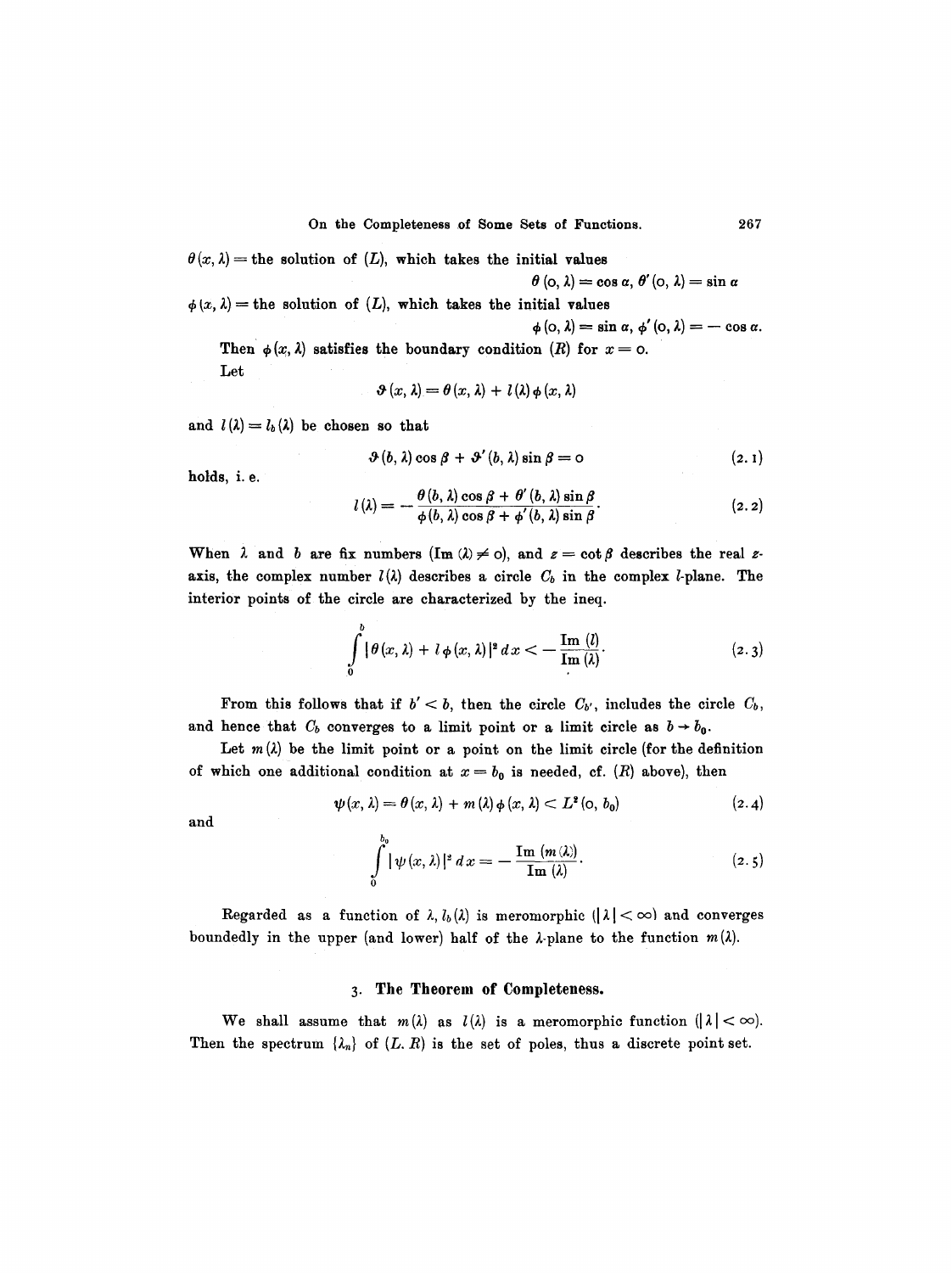We shall further assume that there exists a finite number  $\rho$  so that

$$
\sum_{\substack{1\\i \neq n}} \frac{1}{|\lambda_n|^{q+\epsilon}} < \infty \qquad (\epsilon > 0). \tag{3.1}
$$

(We shall in the sequel always assume all  $\lambda_n \neq 0$ ; this is no restriction, for the addition of a constant *c* to  $q(x)$  transforms the spectrum  $\{\lambda_n\}$  into  $\{\lambda_n - c\}$ .

If these two conditions are satisfied, we will say that  $(L, R)$  has a point spectrum with a finite convergence exponent  $(\rho)^1$ 

Let  $(R^*)$  be the boundary conditions  $(R)$  with  $\alpha$  exchanged for  $\alpha^*$  (i.e. the conditions at  $x = b_0$  unchanged). To all functions, numbers, and relations defined in connection with the problem  $(L, R)$ , then correspond functions, etc., belonging to the problem  $(L, R^*)$ . We shall only use a \* to distinguish them from the former ones. For instance the eigenvalues of  $(L, R)$  will be denoted by  $\{\lambda_n\}$ , those of  $(L, R^*)$  by  $\{\lambda_n^*\}$ , the normalized eigenfunctions by  $\{\psi_n(x)\}$  and  $\{\psi_n^*(x)\}\$  respectively, the meromorphic functions by  $m(\lambda)$  and  $m^*(\lambda)$  respectively.

We shall prove the following theorem.

*If the spectra of the boundary-value problems*  $(L, R)$  *and*  $(L, R^*)$  $(a^* \neq a \mod \pi)$ both are point-spectra with a finite convergence exponent, then the set of all the *squares of eigenfunctions*  $\{\psi_n^*(x), \psi_m^{*}(x)\}$   $(n, m = 1, 2, 3, \ldots)$  *is complete in class*  $M(\circ, b_0)$  of functions effectively bounded within the interval  $0 \leq x < b_0$ .

**Remark.** The classical *S-L* problems, regular or regularly singular at  $x = b_0$ satisfy the conditions of the theorem.

#### 4. A Boundary-Value Problem with Eigenfunctions  $\{\psi_n^{\alpha}(x)\}\$  and  $\{\psi_n^{\alpha\,2}(x)\}$ .

Let  $y_1(x)$  and  $y_2(x)$  be solutions of  $(L)$ , then  $u(x)=y_1\cdot y_2$  is a solution of

$$
D u + 4 \lambda u' \equiv u''' + 4(\lambda - q(x))u' - 2 q'(x)u = 0, \qquad (D)
$$

where for the sake of simplicity we assume  $q'(x)$  continuous ( $0 \leq x < b_0$ ). Then  $\psi_n^*(x)$  and  $\psi_n^{*2}(x)$  are solutions of (D) for  $\lambda = \lambda_n$  and  $\lambda = \lambda_n^*$  respectively. They may bo looked upon as the eigenfunctions of a boundary-value problem, consisting of the eq.  $(D)$  and boundary conditions, corresponding to the conditions  $(R)$  and  $(R^*)$  above.<sup>2</sup> We will prove our theorem by constructing a function  $\Gamma(x, t, \lambda)$  which will serve as a Green's function of this problem.

<sup>&</sup>lt;sup>1</sup> This is of course especially the case, if  $m(\lambda)$  is assumed to be of finite order.

<sup>&</sup>lt;sup>2</sup> Cf. G. BORG, Inverse Problems ... Dixième Congrès des Mathématiciens Scandinaves.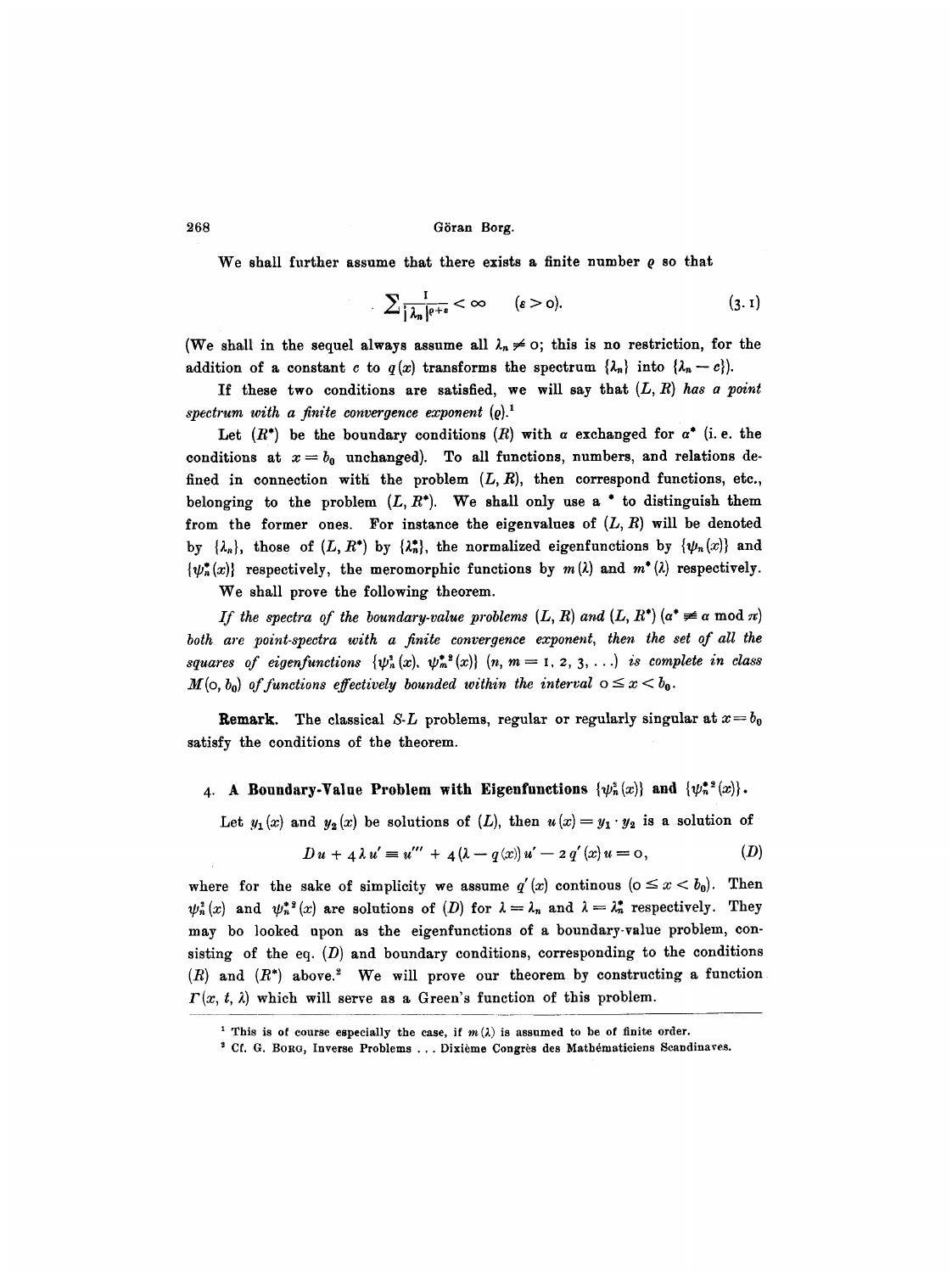#### **5. Green's Function of the Boundary.Value Problem In No. 4.**

Under the assumptions in No. 3,  $m(\lambda)$  must be real on the real axis of  $\lambda$ , for we have  $l(\lambda) = l(\lambda)$ . Hence  $\lim_{\text{Im }(\lambda) = 0} \frac{\lambda \ln \left(\frac{N(\lambda)}{N(\lambda)}\right)}{\ln (\lambda)} = \text{finite number except possibly for }$  $\lambda = {\lambda_n}$ . Thus by (2.5)

$$
\psi(x,\lambda) \subset L^2(\mathfrak{0},\, b_0) \qquad \qquad \text{for } \lambda \neq \{ \lambda_n \}. \qquad (5.1)
$$

To the boundary value problem  $(L, R)$  belongs the following Green's function

$$
\gamma(x, t, \lambda) = \begin{cases} \psi(x, \lambda) \phi(t, \lambda), & x \geq t \\ \phi(x, \lambda) \psi(t, \lambda), & x < t, \end{cases}
$$
 (5.2)

which according to (5. I) satisfies

**18** 

$$
\int_{0}^{b_0} |\gamma(x, t, \lambda)|^2 dx < \infty, \quad \lambda \neq {\lambda_n}, \quad t \text{ fix.}
$$
 (5.3)

We recall the following two properties of Green's function, which are of importance in proving completeness theorems.

a.  $\gamma(x, t, \lambda)$  and  $\frac{\partial \gamma(x, t, \lambda)}{\partial t}$  are continuous within  $0 \le x, t < b_0$  except at  $t = x$ , where

$$
\frac{\partial \gamma(x, t, \lambda)}{\partial t} \Big|_{t=x+0}^{t=x-0} = -1. \tag{5.4}
$$

$$
b. \qquad -L(\gamma) + \lambda \gamma \equiv \frac{\partial^2 \gamma(x, t, \lambda)}{\partial t^2} + (\lambda - q(t)) \gamma(x, t, \lambda) = 0, \quad \frac{t \neq x}{x \text{ fix.}} \qquad (5.5)
$$

From the function  $\Gamma(x, t, \lambda)$  mentioned above, we shall require two corresponding properties

$$
1^{\circ} \quad \Gamma \quad \text{and} \quad \frac{\partial \Gamma}{\partial t} \quad \text{continuous within} \quad 0 \le x, \, t < b_0
$$
\n
$$
\frac{\partial^2 \Gamma}{\partial t^2} \quad \text{and} \quad \frac{\partial^8 \Gamma}{\partial t^3} \quad \text{and} \quad \frac{\partial^8 \Gamma}{\partial t^3} \quad \text{and} \quad \frac{\partial^8 \Gamma(x, t, \lambda)}{\partial t^2} \bigg|_{t=x+0}^{t=x-0} = +4 \quad (5.6)
$$

$$
2^{\circ} \qquad D\Gamma(x,\,t,\,\lambda)+4\lambda\,I_{t}^{\prime}(x,\,t,\,\lambda)=\mathrm{o}\,\left(x\,\mathrm{fix}\right)\,\mathrm{for}\,\,\mathrm{o}\leq t
$$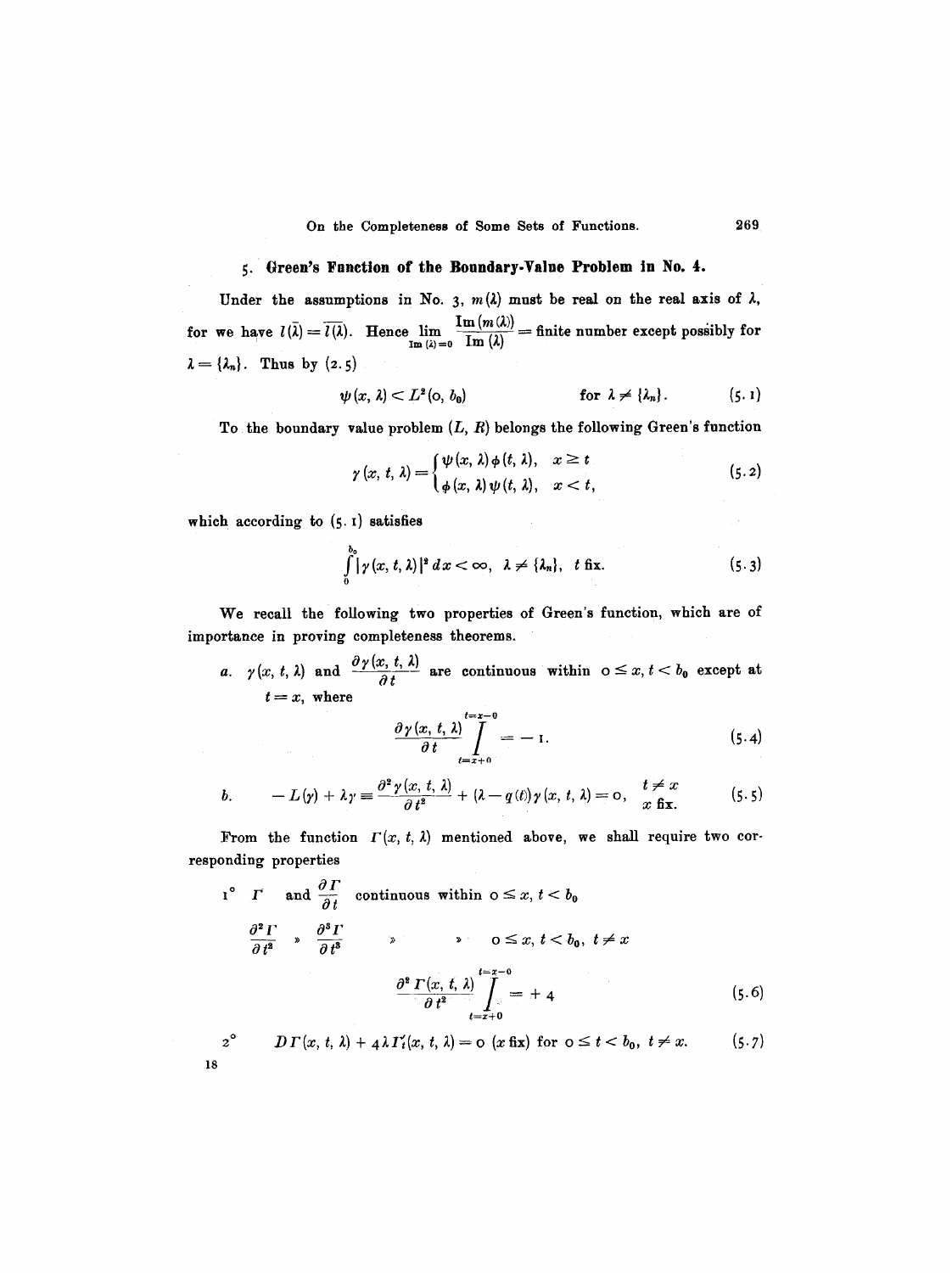The last property indicates that  $\Gamma(x, t, \lambda)$  must be a sum of products of solutions of  $(L)$  (cf. No. 4). The property 1<sup>o</sup> together with 4<sup>o</sup> later in this No. require the functions  $\gamma(x, t, \lambda)$  and  $\gamma^*(x, t, \lambda)$  for the construction of  $\Gamma(x, t, \lambda)$ . If we put

$$
g(x, t, \lambda) = \theta(x, \lambda) \phi(t, \lambda) - \theta(t, \lambda) \phi(x, \lambda) = \psi(x, \lambda) \phi(t, \lambda) - \psi(t, \lambda) \phi(x, \lambda)
$$
  
=  $\psi^*(x, \lambda) \phi^*(t, \lambda) - \psi^*(t, \lambda) \phi^*(x, \lambda)$  (5.8)

it is easy to prove that the function

$$
\Gamma(x, t, \lambda) = \begin{cases} 2 \gamma(x, t, \lambda) \cdot \gamma^*(x, t, \lambda), & x \geq t \\ 2 \gamma(x, t, \lambda) \cdot \gamma^*(x, t, \lambda) + 2 g(x, t, \lambda) (\gamma + \gamma^*), & x \leq t \end{cases} \tag{I}
$$

has the required properties. Since  $I(x, t, \lambda)$  is a sum of products of solutions of  $(L)$  - for  $t \neq x$  - 2° follows. The property 1° is easily proved through straightforward computations, using the relations  $(5.4)$  and  $(5.4^*)$  and

$$
g(t, t, \lambda) = 0, \quad \frac{\partial g(x, t, \lambda)}{\partial t} \bigg|_{t=x} = -1. \tag{5.9}
$$

*ba*  Now let  $f(x) \leq M(\infty, b_0)$ . The integral  $\int \Gamma(x, t, \lambda) f(x) dx$  (t fix,  $\lambda \neq {\lambda_n}, {\lambda_n^*}$ ) 0 exists according to  $(5.3)$ ,  $(5.3^*)$ . Put

$$
\Phi(t, \lambda) = \int_{0}^{b_0} \Gamma(x, t, \lambda) f(x) dx, f(x) < M(o, b_0).
$$
 (5.10)

Then  $\Phi(t, \lambda)$  and the first two derivatives are absolutely continuous within  $o \leq t < b_0$ . Using 1° we find

$$
\Phi'(t, \lambda) = \int_0^{b_0} \Gamma'_t(x, t, \lambda) f(x) dx, \quad \Phi''(t, \lambda) = \int_0^{b_0} \Gamma''_t(x, t, \lambda) f(x) dx
$$
  

$$
\Phi'''(t, \lambda) = \int_0^{b_0} \Gamma''_t(x, t, \lambda) f(x) dx - 4 f(t) \quad \text{p. p. (pressure partout)}
$$

and hence by  $(5.7)$ 

$$
D \boldsymbol{\Phi}(t,\lambda) + 4 \lambda \boldsymbol{\Phi}'_t(t,\lambda) = -4 f(t) \quad \text{p. p. for } 0 \leq t < b_0. \tag{5.11}
$$

The function  $\Gamma(x, t, \lambda)$  has some further properties, which will be needed:

 $3^{\circ}$  If the spectra  $\{\lambda_n\}$  and  $\{\lambda_n^*\}$  are point-spectra with a finite convergence exponent, then  $\Phi(t, \lambda)$  is a meromorphic function of a finite order  $(|x| < \infty)$  for every fix *t*-value.  $\{\lambda_n\}$  and  $\{\lambda_n^*\}$  are the only poles.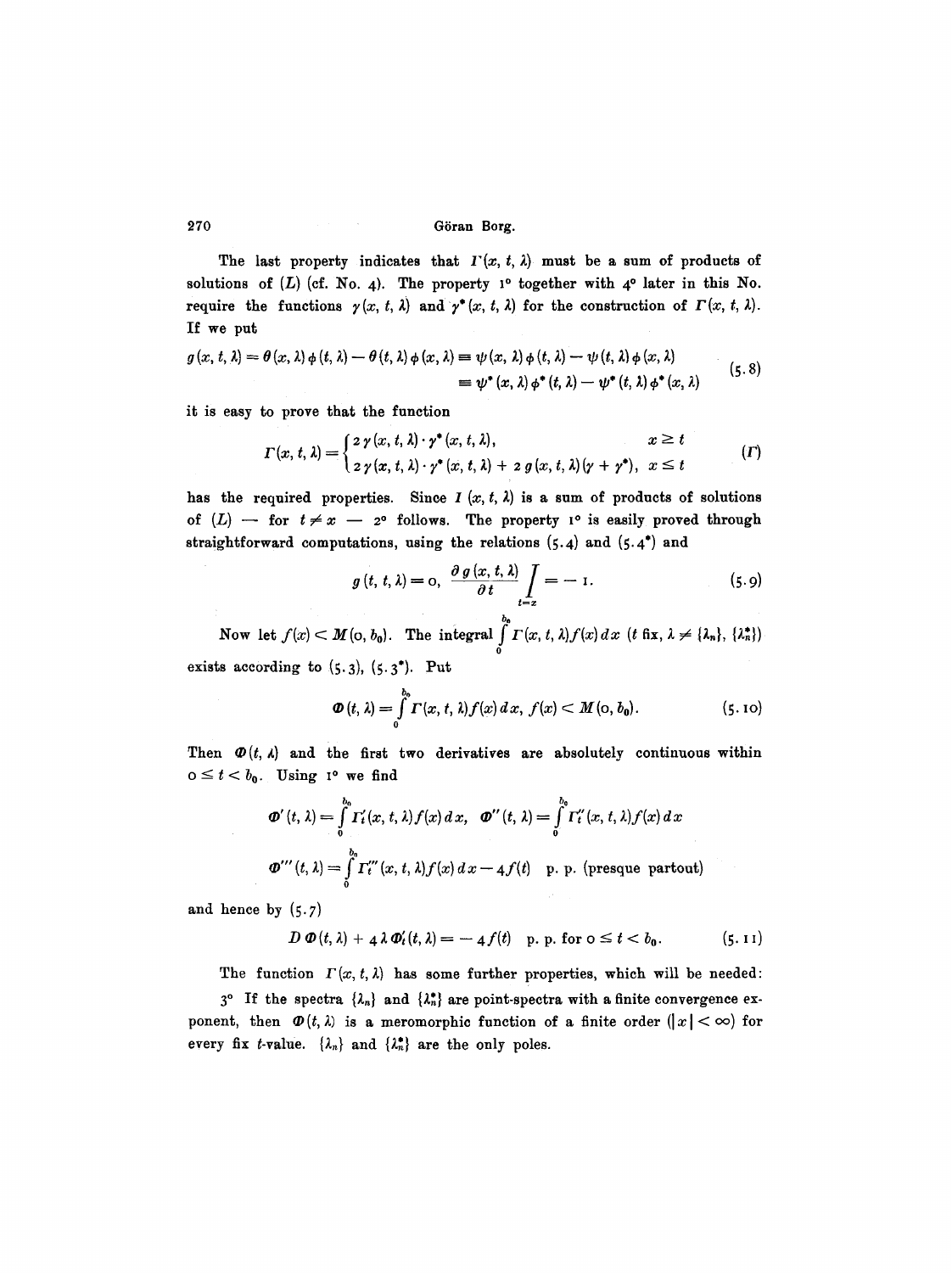$\mathcal{D}(t,\lambda)$  converges to  $o, |\lambda| \to \infty$ , except possibly in an arbitrarily small angle  $|\arg \lambda| < \varepsilon$ ,  $|\arg \lambda - \pi| < \varepsilon$ .

 $4^{\circ}$  The principal part of  $\Phi(t, \lambda)$  at a pole  $\lambda = \lambda_n$  is of the form

$$
(\lambda - \lambda_n)^{-1} \cdot v_n(t) \int_0^{b_0} \psi_n^2(x) f(x) dx.
$$
 (5.12)

The proof of the theorem is then brought to an end in the following way. Assume

$$
\int_{0}^{b_0} \psi_n^{\bullet}(x) f(x) dx = \int_{0}^{b_0} \psi_n^{\bullet \, \mathbf{a}}(x) f(x) dx = 0 \quad (n = 1, 2, 3, \ldots). \tag{5.13}
$$

Hence, owing to (5.12), (5.12<sup>\*</sup>)  $\Phi(t, \lambda)$  is an integral function (t fix), which according to  $3^\circ$  is of finite order. Since it converges to  $\circ$  in the manner mentioned in  $3^{\circ}$  it follows by the well-known theorem of Phragmén-Lindelöf that  $\Phi(t, \lambda)$  is bounded in all the *λ*-plane, i.e. constant and so = 0 according to 3<sup>o</sup>. Thus

$$
\Phi(t,\lambda) \equiv 0 \quad \text{for all } t < b_0 \text{ and all } \lambda.
$$

Hence, on account of  $(5.11)$ 

$$
f(t) = o \qquad p. p.,
$$

which means that the set  $\{\psi_n^2(x), \psi_m^{*\,2}(x)\}$  is complete in  $M(\infty, b_0)$ .

## 6. Proof of the Property  $3^{\circ}$  of No. 5.

If the reverse is not explicitly stated we assume  $\lambda \neq {\lambda_n}$  and  $\neq {\lambda_n}$ . Ac cording to  $(5.10)$  and  $(\Gamma)$  we have

$$
\Phi(t,\lambda) = 2\int_{0}^{b_0} \gamma(x,t,\lambda) \gamma^*(x,t,\lambda) f(x) dx + 2\int_{0}^{t} g(x,t,\lambda) (\gamma + \gamma^*) f(x) dx.
$$
 (6.1)

The first integral may be expanded in a series. We have<sup>1</sup>

$$
\gamma(x, t, \lambda) \sim \sum_{n=1}^{\infty} \frac{\psi_n(x) \psi_n(t)}{\lambda - \lambda_n}
$$
 (6.2)

hence by (5-3) and the Parseval relation

<sup>&</sup>lt;sup>1</sup> TITCHMARSH, pag. 33.  ${\psi_n(t) \cdot (\lambda - \lambda_n)^{-1}}$  are the Fourier coefficients of  $\gamma(x, t, \lambda)$  with respect to the set  ${ \psi_n(x) }$ .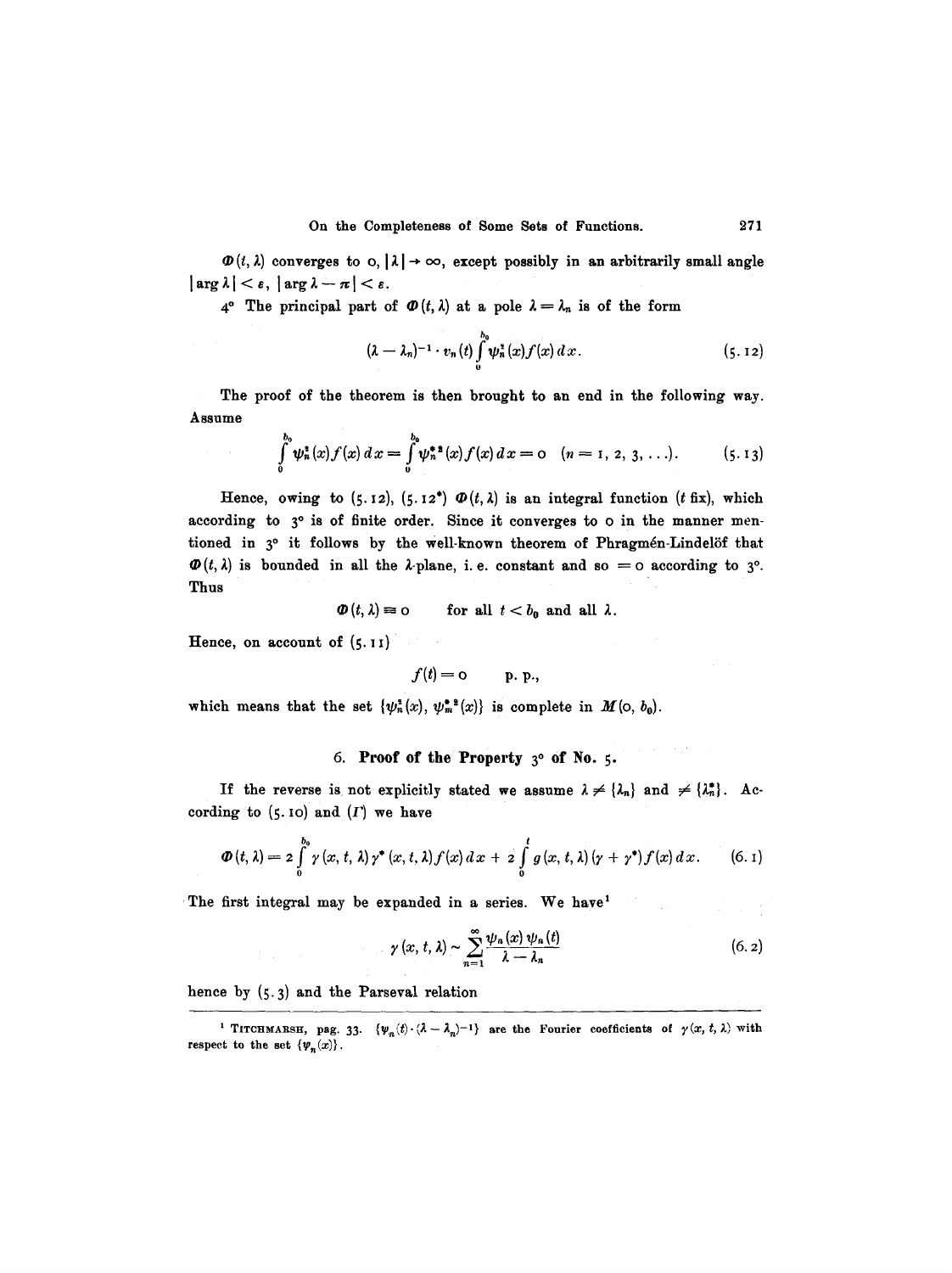$$
\int_{0}^{b_{o}} \gamma(x, t, \lambda) \gamma^{*}(x, t, \lambda) f(x) dx = \sum_{n=1}^{\infty} \frac{\psi_{n}(t)}{\lambda - \lambda_{n}} \int_{0}^{b_{o}} \gamma^{*}(x, t, \lambda) f(x) \psi_{n}(x) dx
$$

$$
= \sum_{n=1}^{\infty} \frac{\psi_{n}(t)}{\lambda - \lambda_{n}} \sum_{m=1}^{\infty} \frac{\psi_{m}^{*}(t)}{\lambda - \lambda_{m}^{*}} a_{n m} \qquad (6.3)
$$

where  $a_{nm} = \int_{0}^{\infty} \psi_n(x) \psi_m^*(x) f(x) dx$ . The summation order may as well be in $v$ erted.

**To prove that the left hand member is a meromorphic function of a finite order, we will first estimate the difference** 

$$
d = \int_{0}^{b_0} \gamma(x, t, \lambda) \gamma^*(x, t, \lambda) f(x) dx - \sum_{n=1}^{N} \sum_{m=1}^{N} \frac{\psi_n(t) \psi_m^*(t)}{(\lambda - \lambda_n) (\lambda - \lambda_m^*)} a_{nm}
$$
(6.4)

for all  $\lambda$  belonging to the region  $D_R$ :  $|\lambda| < R$  with the exclusion of small circles round the poles  $\lambda_n$  and  $\lambda_n^*$   $(n = 1, 2, 3, \ldots)$ . From  $(6.3)$  follows

$$
d = \sum_{n=N+1}^{\infty} \frac{\psi_n(t)}{\lambda - \lambda_n} \sum_{m=1}^{\infty} \frac{\psi_m^*(t)}{\lambda - \lambda_m^*} a_{nm} + \sum_{m=N+1}^{\infty} \frac{\psi_m^*(t)}{\lambda - \lambda_m^*} \sum_{n=1}^{\infty} \frac{\psi_n(t)}{\lambda - \lambda_n} a_{nm} + \sum_{n,m=N+1}^{\infty} \frac{\psi_n(t)}{\lambda - \lambda_n} \frac{\psi_m^*(t)}{\lambda - \lambda_m^*} a_{nm}.
$$
 (6.5)

**Now for the first of the series on the right we get** 

$$
\sum_{n=N+1}^{\infty} \sum_{m=1}^{\infty} \frac{\psi_n \psi_m^*}{(\lambda - \lambda_n) (\lambda - \lambda_m^*)} a_{nm} = \int_0^{b_0} \left( \gamma(x, t, \lambda) - \sum_{n=1}^N \frac{\psi_n(x) \psi_n(t)}{\lambda - \lambda_n} \right) \gamma^*(x, t, \lambda) f(x) dx \tag{6.6}
$$

(the Parseval relation, cf.  $(6.2)$ ). Hence, if  $|f(x)| < M$  p. p.,

$$
\left|\sum_{N+1}^{\infty}\sum_{1}^{\infty}\right| \leq M \left\{\int_{0}^{b_{0}}\left|\gamma-\sum_{1}^{N}\right|^{2}dx\int_{0}^{b_{0}}|\gamma^{*}|^{2}dx\right\}^{*} = M \left\{\sum_{N+1}^{\infty}\left|\frac{\psi_{n}(t)}{\lambda-\lambda_{n}}\right|^{2} \cdot \sum_{1}^{\infty}\left|\frac{\psi_{n}^{*}(t)}{\lambda-\lambda_{n}^{*}}\right|^{2}\right\}^{*} \quad (6.7)
$$
  
The series

**The series** 

$$
\sum_{1}^{\infty}\left|\frac{\psi_n(t)}{\lambda-\lambda_n}\right|^2, \quad \sum_{1}^{\infty}\left|\frac{\psi_n^*(t)}{\lambda-\lambda_n^*}\right|^2,
$$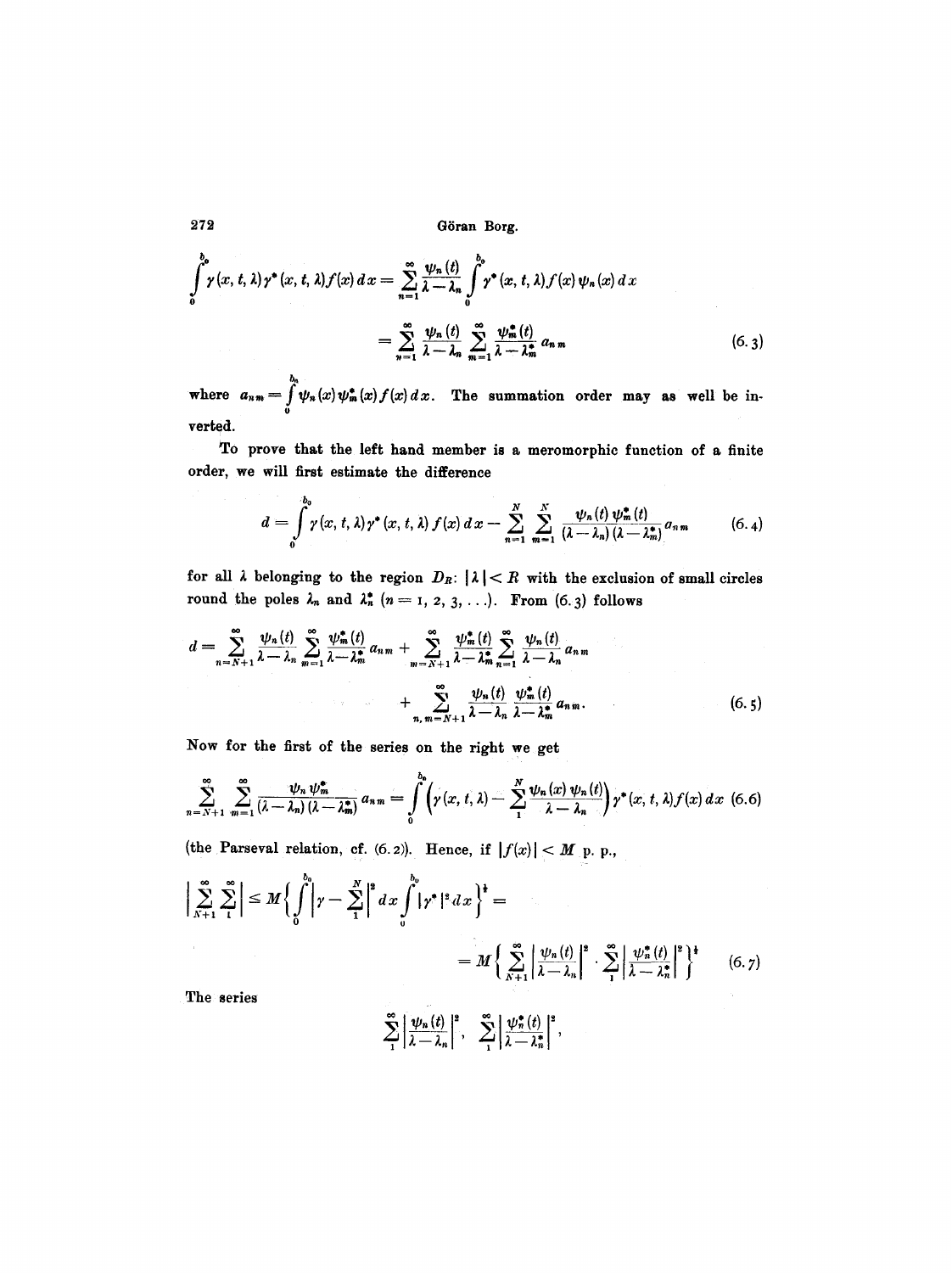which are convergent according to  $(6.2)$  and  $(5.3)$ , are also uniformly convergent in  $D_R$ , hence uniformly bounded (this fact being easily proved, is taken for granted). It is then always possible to choose  $N$  independent of  $\lambda$  so great as to make the right-hand member of  $(6.7)$  less than a given  $\varepsilon$  in  $D_R$ .

Analogous arguments apply to the other two series of  $(6.5)$ , whence the difference d (6.4) is less than  $3 \epsilon$  for all  $\lambda < D_R$  if N is chosen great enough.  $b_{\bf 0}$ Hence  $\int_{0}^{\infty} \gamma(x, t, \lambda) \gamma^{*}(x, t, \lambda) f(x) dx$  is meromorphic in  $|\lambda| < \infty$  and  $\{\lambda_{n}\}, \{\lambda_{n}^{*}\}$  are

the only poles.

The order of this meromorphic function is finite, for by  $(3.1)$  one can choose the polynomials  $Q_{\nu}(\lambda) = \frac{\lambda}{\lambda_{\nu}} + \cdots + \frac{1}{q} \left(\frac{\lambda}{\lambda_{\nu}}\right)^q$  of a degree  $q \leq \varrho$ , so that

$$
P(\lambda) = \prod_{\nu=1}^{\infty} \left(1 - \frac{\lambda}{\lambda_{\nu}}\right) e^{Q_{\nu}(\lambda)}, \quad P^*(\lambda) = \prod_{\nu=1}^{\infty} \left(1 - \frac{\lambda}{\lambda_{\nu}^*}\right) e^{Q_{\nu}^*(\lambda)}
$$

are integral functions of finite order with the zeros  $\lambda_r$  and  $\lambda_r^*$  respectively  $(\nu = 1, 2, 3, \ldots).$  Then

$$
P(\lambda) \cdot P^*(\lambda) \cdot \int_0^{b_0} \gamma(x, t, \lambda) \gamma^*(x, t, \lambda) f(x) dx
$$

is an integral function of a finite order. For, putting  $P_n = e^{Q_n(\lambda)} \prod_{n \neq n} \left( I - \frac{\lambda}{\lambda_n} \right) e^{Q_n(\lambda)},$  $P_n^* = \ldots$ , we get from  $(6.7)$  for  $N=0$ 

$$
\begin{split} \mid P(\lambda) \, P^*(\lambda) \int_0^{\infty} \gamma \, \gamma^* f \, dx \, \vert \leq M \left\{ \sum_{1}^{\infty} \left| \frac{\psi_n(t) \, P_n(\lambda)}{\lambda_n} \right|^2 \, \sum_{1}^{\infty} \left| \frac{\psi_n^*(t) \, P_n^*(\lambda)}{\lambda_n^*} \right|^2 \right\}^{\mathbf{i}} \leq \\ & \leq M \left\{ \sum_{1}^{\infty} \left| \frac{\psi_n}{\lambda_n} \right|^2 \, \sum_{1}^{\infty} \left| \frac{\psi_n^*}{\lambda_n^*} \right|^2 \right\}^{\mathbf{i}} \, \max_{n,m} \, \max_{\vert \lambda \vert = r} \, |P_n(\lambda) \, P_m^*(\lambda)| \, . \end{split}
$$

Now, if  $|\lambda|=r$  is great enough, the right hand member is  $\leq e^{r\ell+s}$ , for such an inequality holds manifestly, uniformly in n, for all  $P_n(\lambda)$  and  $P_n^{\bullet}(\lambda)$ . Thus  $\int_{0}^{b_{0}} \gamma \gamma^{*} f dx$  is the quotient of two integral functions of a finite order, which proves the statement above.

At last we prove that  $\int_{0}^{b_0} \gamma \gamma^* f dx$  converges to zero, when  $|\lambda| \to \infty$  in the region

<sup>35-48173.</sup> Acta mathematica. 81. Imprimé le 28 avril 1949.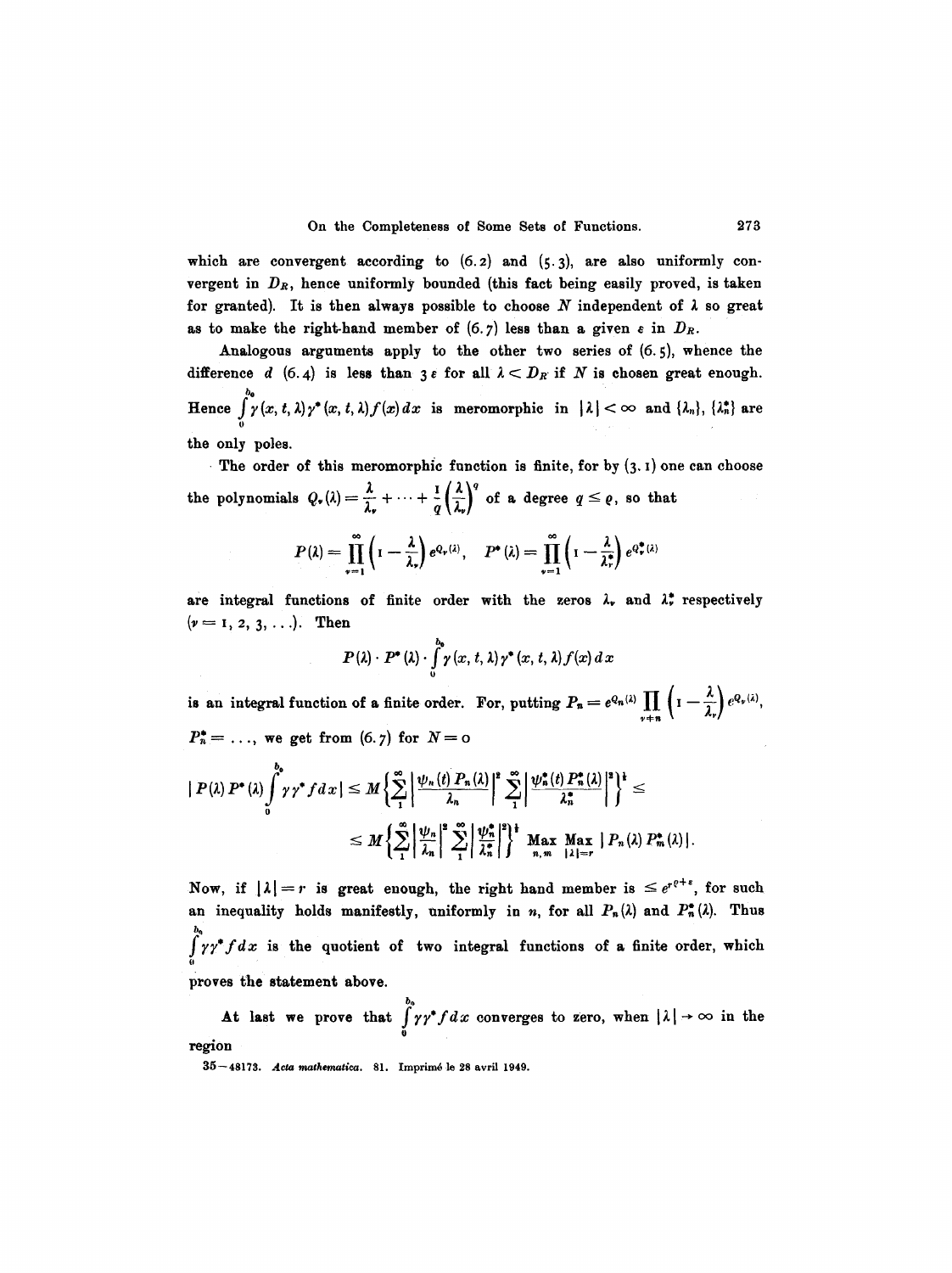$$
\varepsilon \leq \arg \lambda \leq \pi - \varepsilon
$$
  
\n
$$
\pi + \varepsilon \leq \arg \lambda \leq 2 \pi - \varepsilon
$$
\n(6.8)

(*e* being arbitrarily small, as above we assume  $\lambda_n$ ,  $\lambda_n^* \neq 0$ ).

From (6.6) and (6.7) follows for  $N=$  0

$$
\int_{0}^{b_{0}} \gamma \gamma^{*} f dx = O\left(\left\{\sum_{1}^{\infty} \left|\frac{\psi_{n}}{\lambda - \lambda_{n}}\right|^{2} \cdot \sum_{1}^{\infty} \left|\frac{\psi_{n}^{*}}{\lambda - \lambda_{n}^{*}}\right|^{2}\right\}\right).
$$
 (6.9)

Putting  $\psi_n = \delta_n$  we have

$$
\sum \left|\frac{\delta_n}{\lambda_n}\right|^2 < \infty \quad \text{(cf. p. 272, last row, p. 273)}
$$

and

$$
\left\|\frac{\delta_n}{\lambda-\lambda_n}\right|^2-\left|\frac{\delta_n}{\lambda_n}\right|^2\right|=\left|\frac{\delta_n}{\lambda_n}\right|^2\cdot\left|\frac{|\lambda_n|^2-|\lambda-\lambda_n|^2}{|\lambda-\lambda_n|^2}\right|.
$$

Put  $\lambda = r e^{i \theta}$  and let for a moment  $\lambda_n$  be a variable, continuously varying from  $-\infty$  to  $+\infty$ . Then the last factor assumes its max. for  $\lambda_n = \frac{r}{\cos \vartheta}$  and the max. is  $\cos^2 \theta (1-\cos^2 \theta)^{-1}$ . Further the inequality

$$
\cos^2\vartheta\cdot(\textrm{I}-\cos^2\vartheta)^{-1}\leq\cos^2\epsilon(\textrm{I}-\cos^2\epsilon)^{-1}
$$

holds for all  $\lambda$ :s belonging to  $(6.8)$ . From this follows that the series on the right of (6.9) converge uniformly towards o in the region (6.8). For if we choose  $N$  fix and so great as to make

$$
\sum_{N+1}^{\infty} \left| \frac{\delta_n}{\lambda_n} \right|^2 \frac{1}{1 - \cos^2 \varepsilon} \leq \varepsilon'
$$

 $(\epsilon'$  arbitrarily small) then for every  $\lambda$  in the region (6.8)

$$
\sum_{N+1}^{\infty} \left| \frac{\delta_n}{\lambda - \lambda_n} \right|^2 = \sum_{N+1}^{\infty} \left( \left| \frac{\delta_n}{\lambda - \lambda_n} \right|^2 - \left| \frac{\delta_n}{\lambda_n} \right|^2 \right) + \sum_{N+1}^{\infty} \left| \frac{\delta_n}{\lambda_n} \right|^2 \le \frac{1}{1 - \cos^2 \varepsilon} \sum_{N+1}^{\infty} \left| \frac{\delta_n}{\lambda_n} \right|^2 \le \varepsilon'.
$$

Hence, since every term of the series in (6.9) converges to o, the truth of the statement follows.

Thus the first integral of  $(6.1)$  has the property  $3^{\circ}$  of No. 5. We will now prove that this is also the case of the second. We shall restrict ourselves to one part of the integral:

$$
I(t,\lambda)=\int\limits_0^t g(x,t,\lambda)\gamma(x,t,\lambda)f(x)\,dx=\int\limits_0^t g(x,t,\lambda)\,\phi(x,\lambda)\,\psi(t,\lambda)f(x)\,dx.
$$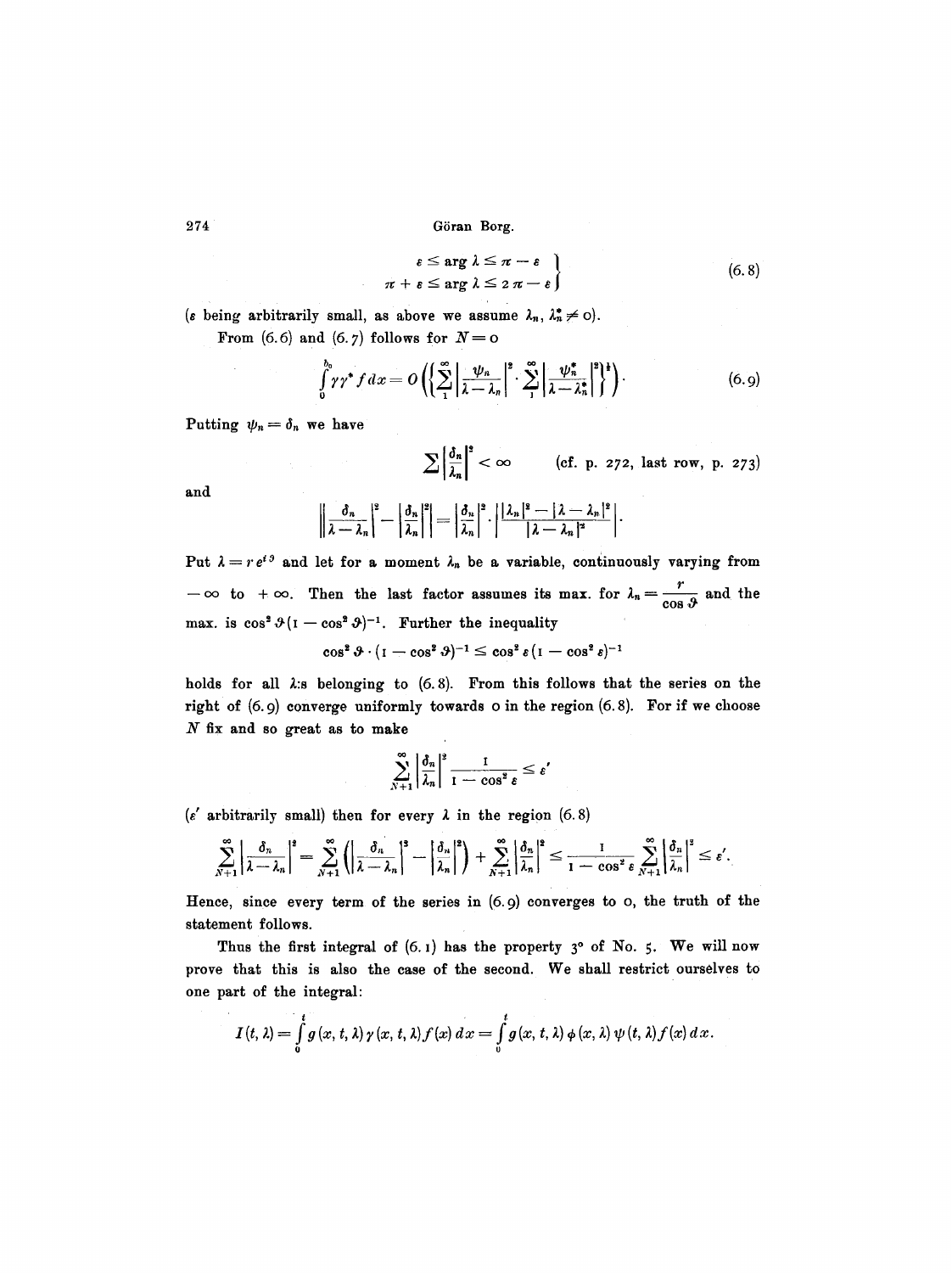The remaining part is to be treated in formally the same way. Since  $\phi(t, \lambda)$  and  $\theta(t, \lambda)$  for t fix  **are integral functions of a finite order, and**  $\psi(t, \lambda)$  $= \theta(t, \lambda) + m(\lambda) \phi(t, \lambda)$ , we immediately find that  $I(t, \lambda)$  is a meromorphic function with the poles  $\{\lambda_n\}$ . Its order is finite, if this holds of  $m(\lambda)$ . This is really the fact. Using TITCHMARSH (rel. 2.5.7) we obtain the Parseval relation

$$
\int\limits_{0}^{b_0}\psi(t,\lambda) g(t)\,dt=\sum\limits_{n=1}^{\infty}\frac{r_n^{\frac{1}{n}}\int\limits_{0}^{b_0}\psi_n(t) g(t)\,dt}{\lambda-\lambda_n}
$$

 $(r_n=$  the residue of  $m(\lambda)$  in  $\lambda=\lambda_n, g(x)< L^2(0, b_0)$ , i.e. for

$$
g(x) = \begin{cases} 1, & 0 \le x \le b' = \min\left(1, \frac{b_0}{2}\right), \\ 0, & b' < x \le b_0 \end{cases}
$$
\n
$$
m(\lambda) \int_0^{b'} \phi(t, \lambda) \, dt = \sum_{n=1}^{\infty} (\lambda - \lambda_n)^{-1} r_n^{\frac{1}{b}} \int_0^{b_0} \psi_n(t) \, g(t) \, dt - \int_0^{b_0'} \theta(t, \lambda) \, dt. \tag{6.10}
$$

As in the case of the series  $(6, 3)$  one finds that the series of  $(6.10)$  represents a meromorphic function of a finite order (owing to the property  $(3.1)$ ). Hence from the definition of the order of a meromorphic function we conclude that  $m(\lambda)$ , defined by  $(6.10)$ , is so too.

It thus remains to be proved that  $|I(t, \lambda)| \rightarrow o$ , when  $|\lambda| \rightarrow \infty$  in the region  $(6.8)$ . For the proof we need the properties of  $m(\lambda)$ , mentioned at the end of No. 2. In consequence of them

$$
\vartheta(t,\lambda)=\theta(t,\lambda)+l_b(\lambda)\varphi(t,\lambda)
$$

describes (for  $\lambda$ , t fix) a circle  $S_b$  as  $z = \cot \beta$  describes the real axis of z (for  $l_b$  describes the circle  $C_b$  and  $\vartheta(t, \lambda)$  is of the form  $a + bl_b$ ). The circle  $S_b$  is interior to the circle  $S_{b'}$ , if  $b' < b$ . If  $m(\lambda)$  is the limit point or a point of the limit circle of the circles  $C_b (b \rightarrow b_0)$ , then  $\psi(t, \lambda) = \theta(t, \lambda) + m(\lambda) \phi(t, \lambda)$  is the corresponding point, relatively the circles  $S_b$ , i.e. a point inside an arbitrary one of them. Let  $M_b$  be the centrum,  $r_b$  the radius of the circle  $S_b$   $(b < b_0)$ . Then we have

$$
|\psi(t,\lambda)| \leq |M_b| + r_b. \tag{6.11}
$$

The radius of  $S_b$  is manifestly  $|\phi(t, \lambda)|$  times the one of  $C_b$ , and the centrum is by the formula  $M_b=\theta+l\phi$  given in terms of the centrum of  $C_b$ . Then,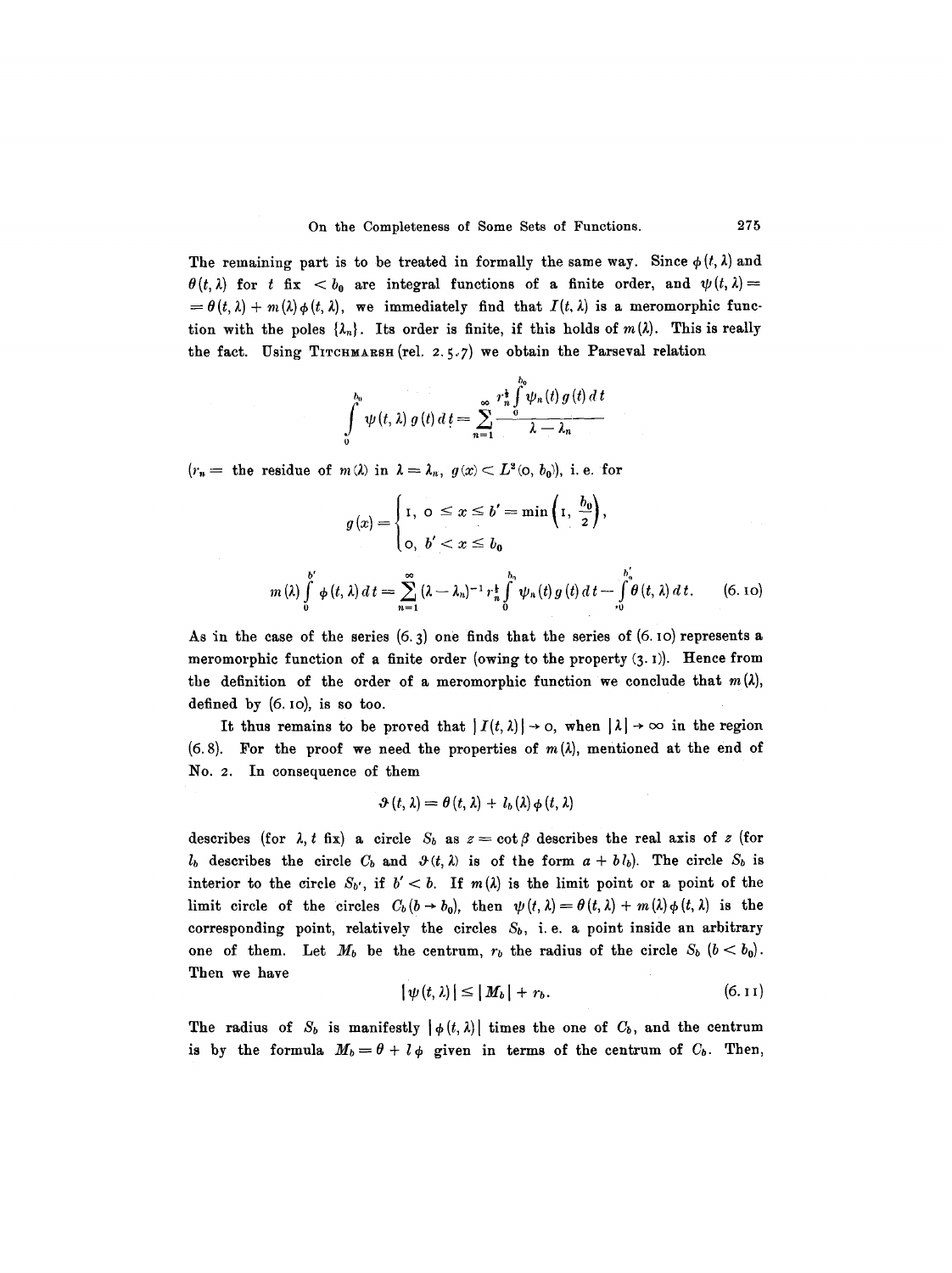using the well-known expressions for these last quantities<sup>1</sup>, we get

$$
|M_b| = |W(g(b, t, \lambda), \bar{\phi}(b)| \cdot \{2 \text{ Im}(\lambda) \cdot \int_0^b |\phi(t, \lambda)|^2 dt\}^{-1}
$$

$$
r_b = |\phi(t, \lambda)| \cdot \{2 \text{ Im}(\lambda) \cdot \int_0^b |\phi(t, \lambda)|^2 dt\}^{-1},
$$

where  $W(u(x), v(x)) = u(x)v'(x) - u'(x)v(x)$  and  $g(x, t, \lambda)$  is defined in (5.8).

Now we will choose the fix number  $b < b_0$  and  $b < x$ . As is well known, we have for all  $\lambda$ :s greater than a positive number  $R$ 

$$
\phi(t,\lambda) = (\cos V \bar{\lambda} t \sin \alpha - \lambda^{-\frac{1}{2}} \sin V \bar{\lambda} t \cos \alpha)(1 + O(\lambda^{-\frac{1}{2}}))
$$

$$
g(x, t, \lambda) = \lambda^{-\frac{1}{2}} \sin V \bar{\lambda}(x - t)(1 + O(\lambda^{-\frac{1}{2}})).
$$

Putting  $\lambda = r^2 e^{2i\gamma}$ , we get after simple calculations

$$
\left|\phi(t,\lambda)\right|_{r^{-1}\left|\phi'(t,\lambda)\right|}\right| \leq \begin{cases} ce^{rt|\sin\gamma|} , & \sin\alpha \neq 0 \\ c r^{-1} e^{tr|\sin\gamma|} , & \sin\alpha = 0 \end{cases}
$$
  
\n
$$
\left|W\left(g(b,t,\lambda), \overline{\phi}(b,\lambda)\right)\right| \leq \begin{cases} ce^{(2b-t)r|\sin\gamma|} , & \sin\alpha \neq 0 \\ cr^{-1} e^{(2b-t)r|\sin\gamma|} , & \sin\alpha = 0 \end{cases}
$$
  
\n
$$
\left|2 \operatorname{Im}(\lambda) \int_{0}^{b} |\phi(t,\lambda)|^{2} dt \right| \geq \begin{cases} cr \left| \cos\gamma \right| \cdot \left| \sin\mathrm{hyp}\left(2 \, br \sin\gamma\right) \right|, & \sin\alpha \neq 0 \\ cr^{-1} \left| \cos\gamma \right| \cdot \left| \sin\mathrm{hyp}\left(2 \, br \sin\gamma\right) \right|, & \sin\alpha = 0. \end{cases}
$$

The relations hold for all  $\lambda$ :s in the region (6.8) and satisfying  $|\lambda| > R$ . c is here and in the sequel a constant, independent of  $x$ ,  $t$  and  $\lambda$ , which has not necessarily the same numerical value in all cases.

According to (6.8) we have  $\frac{1}{2} \leq \gamma \leq \frac{1}{2} - \frac{1}{2}$  or  $\frac{1}{2} + \frac{1}{2} \leq \gamma \leq \pi - \frac{1}{2}$ , i.e.  $|\cos \gamma| \ge \left|\sin \frac{\varepsilon}{2}\right| > 0$ . Hence by (6.11)  $\int (c r^{-1} e^{-tr |\sin \gamma|}, \sin \alpha \neq 0$ 

$$
|\psi(t,\lambda)| \leq \begin{cases} e^{-t r |\sin \gamma|} & , \sin \alpha = 0. \end{cases}
$$

From the definition of  $I(t, \lambda)$  it now immediately follows that

$$
|I(t,\lambda)| \leq \frac{c \int\limits_0^t |f| dx}{|\lambda|}, \ t \leq b < b_0, \ \lambda \text{ in (6.8), } |\lambda| > R.
$$

The property  $3^{\circ}$  of No. 5 hence follows.

 $\sim$ 

<sup>&</sup>lt;sup>1</sup> TITCHMARSH, p. 20.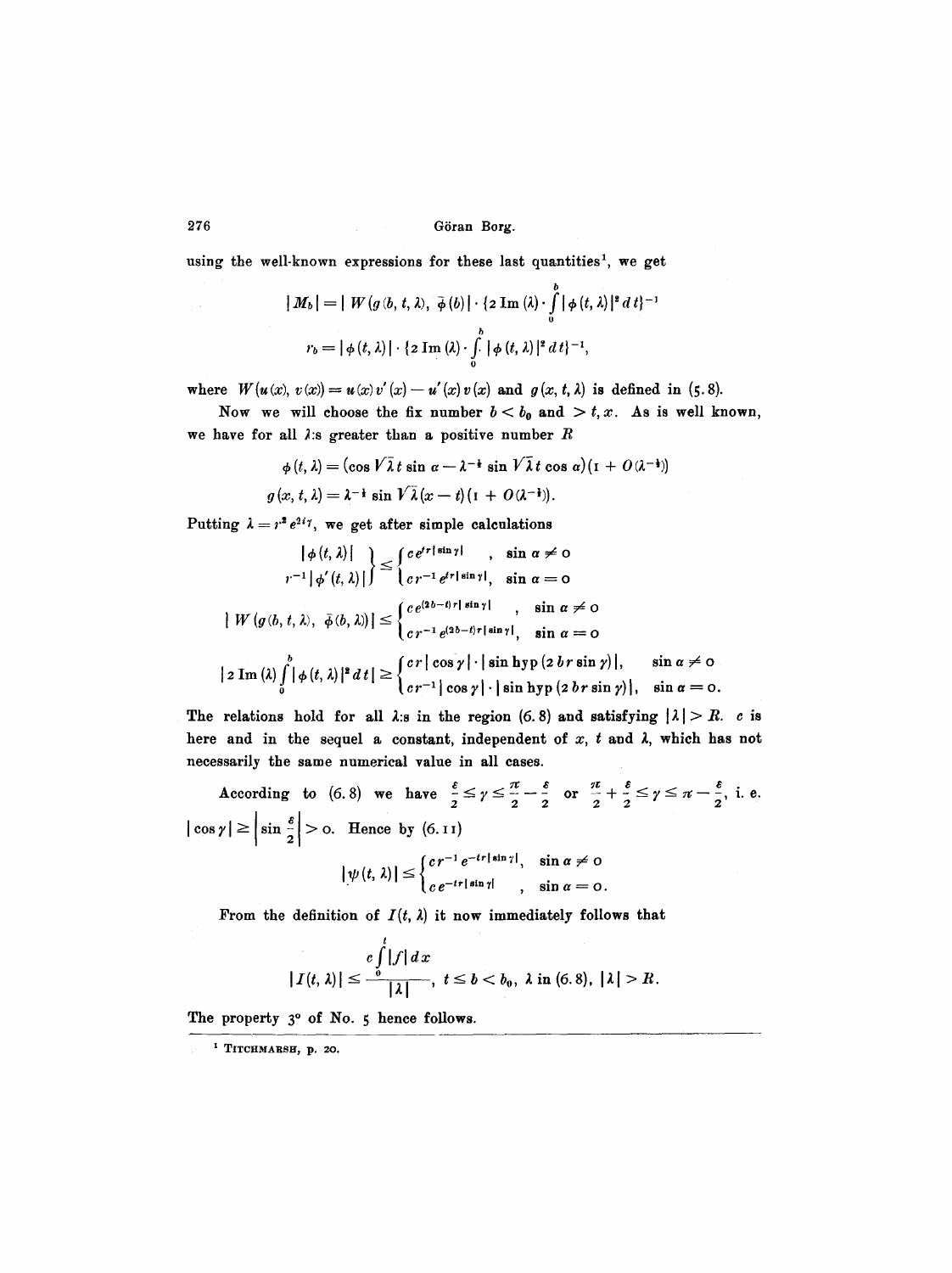## 7. Proof of the Property 4° of No. 5.

If  $n \neq m$  then  $\lambda_n \neq \lambda_m$  and  $\lambda_n^* \neq \lambda_m^*$ . Further it holds that  $\lambda_n \neq \lambda_m^*$  for all n and m. For otherwise there must be two solutions  $\psi_n(x)$  and  $\psi_m^*(x)$ , linearly independent owing to the fact that  $\psi_n=r_n^{\frac{1}{2}}\phi(x, \lambda_n)$  and  $\psi_m^* = r_n^{\frac{1}{2}}\phi_n^*(x, \lambda_n^*)^1$ , and belonging to  $L^2(0, b_0)$ . This is impossible in the limit point case. In the limit circle case we have

$$
\psi^*(x,\lambda)=(a+cm^*(\lambda))\left[\theta(x,\lambda)+(b+dm^*)(a+cm^*)^{-1}\phi(x,\lambda)\right],\qquad(7.1)
$$

where a, b, c, d are constants, independent of  $\lambda$  (defined by  $\theta^*(x, \lambda) = a\theta + b\phi$ ,  $\phi^*(x, \lambda) = c \theta + d \phi$ ). Now

$$
\vartheta^*(x,\lambda) = \theta^* + l^* \phi^* = (a + c l^*) [\theta + (b + d l^*) (a + c l^*)^{-1} \phi]
$$

satisfy the boundary condition  $\vartheta^*(b, \lambda)$  cos  $\beta + \vartheta^{*'}(b, \lambda)$  sin  $\beta = 0$ , i. e. the quotient  $(b + d l^*)(a + c l^*)^{-1}$  is a point of the circle  $C_b$  as well as  $l(\lambda)$ .<sup>2</sup> The boundary conditions (R) and (R\*) mean in the limit circle case that as  $b \rightarrow b_0$ ,  $l(\lambda)$  converges to a certain point  $m(\lambda)$  of the limit circle and that the quotient  $(b + d l^*)$ .  $(a + c l^*)^{-1}$  converges to the same point. At the same time  $l^*(\lambda)$  converges to  $m^*(\lambda)$ , a point of the limit circle of the circles  $C_b^*$ . Thus

$$
m(\lambda) = (b + d m^*(\lambda)) (a + c m^*(\lambda))^{-1}.
$$
 (7.2)

If  $\lambda_n = \lambda_m^*$ , we must have  $c = 0$ , i. e.  $\phi^*(x, \lambda) \equiv d \phi(x, \lambda)$ , which is impossible, owing to the fact that  $\alpha^* \neq \alpha \pmod{\pi}$ .

 $b_{0}$ So the poles of  $\boldsymbol{\Phi}(t, \lambda) = \int \Gamma(x, t, \lambda) f(x) dx$  are simple. We will determine 0 the residue in one of them, for instance  $\lambda = \lambda_n$ .

$$
\lim_{\lambda=\lambda_n} (\lambda-\lambda_n) \int_0^{b_n} \Gamma(x, t, \lambda) f(x) dx = \lim_{\lambda=\lambda_n} (\lambda-\lambda_n) \int_0^{b_n} 2 \gamma \gamma^* f dx +
$$
\n
$$
+ \lim_{\lambda=\lambda_n} (\lambda-\lambda_n) \int_0^t 2 g(x, t, \lambda) (\gamma + \gamma^*) f dx.
$$
\n(7.3)

From  $(6.3)$  we obtain for the first limit

$$
2 \psi_n(t) \sum_{m=1}^{\infty} \frac{\psi_m^*(t)}{\lambda_n - \lambda_m^*} \int_0^{b_0} \psi_n(x) \psi_m^*(x) f(x) dx = 2 \psi_n(t) \int_0^{b_0} \gamma^*(x, t, \lambda_n) \psi_n(x) f(x) dx. \quad (7.4)
$$

 $1$  TITCHMARSH, p. 24.  $3$  Cf. No. 2.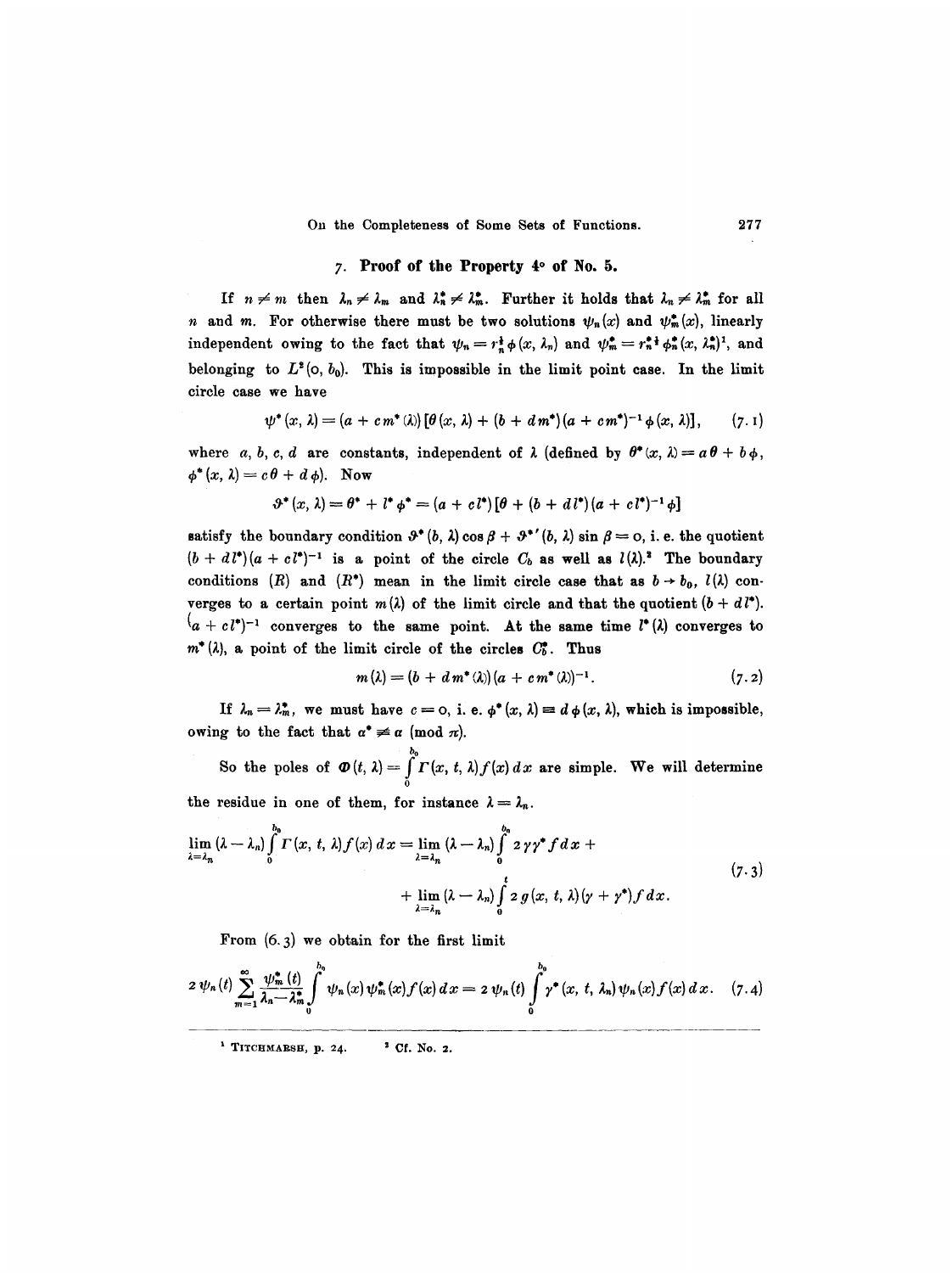The last expression is obtained by the Parseval relation, noticing that  $\lambda_n \neq {\lambda_n^*}$ , i. e. that  $\gamma^*(x, t, \lambda_n) \subset L^2(0, b_0)$ .

Let as above  $r_n$  denote the residue of  $m(\lambda)$  in  $\lambda = \lambda_n$ . Then, according to  $\psi_n(x)= r_n^{\frac{1}{2}}\phi(x, \lambda_n)^1$ , we obtain for the second limit

$$
\lim ( \lambda - \lambda_n ) \int_0^t z g(x, t, \lambda) (\gamma + \gamma^*) f(x) dx = \lim_{\lambda \to \lambda_n} ( \lambda - \lambda_n ) \int_0^t z g(x, t, \lambda) \gamma (x, t, \lambda) f(x) dx
$$
  
=  $2 \int_0^t g(x, t, \lambda_n) \psi_n(x) \psi_n(t) f(x) dx,$  (7.5)

for the interval  $(o, t)$  is finite and  $\phi(x, \lambda) \rightarrow \phi(x, \lambda_n)$ ,  $g(x, t, \lambda) \rightarrow g(x, t, \lambda_n)$  uniformly in that interval.

Adding  $(7.4)$  and  $(7.5)$  and using the last of the relations  $(5.8)$  we get

$$
2 \psi_n(t) \phi_n^*(t, \lambda_n) \int_0^{b_n} \psi_n(x) \psi^*(x, \lambda_n) f(x) dx.
$$

Now  $\psi^*(x, \lambda_n)$  is a solution of  $Ly-\lambda_ny=0$ , which belongs to  $L^2(0, b_0)$ . In the limit-point case this means that  $\psi^*(x, \lambda_n) = c_n \psi_n(x)(c_n)$  being independent of x). Using.  $(7.1)$  and  $(7.2)$  we easily find that the same relation holds also in the limit circle case. Thus

$$
\lim_{\lambda\to\lambda_n}(\lambda-\lambda_n)\int_0^{b_n}\Gamma(x,\,t,\,\lambda)f(x)\,dx=2\,c_n\,\psi_n(t)\,\phi^*\,(t,\,\lambda_n)\int_0^{b_n}\psi_n^2(x)f(x)\,dx.
$$

The residue in  $\lambda = \lambda_n^*$  will be computed in the same way. It has the correbo sponding form:  $2 c_n^* \psi_n^*(t) \phi(t, \lambda_n^*) \psi_n^{*2}(x) f(x) dx$ . The property  $4^{\circ}$  of No. 5 is 0 proved.

8. The Point  $x = b_0$   $(b_0 < \infty)$  is Regular or Regularly Singular.

In this case is

$$
\psi(x, \lambda) = (x - b_0)^{1+\sigma} O(1), \quad \text{Re } \sigma \ge 0
$$
  
\n
$$
\theta(x, \lambda) = (x - b_0)^{1-\sigma} O(1) \quad \text{Re } \sigma \ge 0,
$$
  
\n
$$
\phi(x, \lambda) = (x - b_0)^{1-\sigma} O(1) \quad \text{Re } \sigma \ge 0,
$$
\n(8.1)

i. e.  $\psi^2(x, \lambda) \subset L^2(0, b_0)$ . Then  $\boldsymbol{\Phi}(t, \lambda) = \int_0^{b_0} \Gamma(x, t, \lambda) f(x) dx$  has a sense also when

 $1$  TITCHMARSH, p. 24.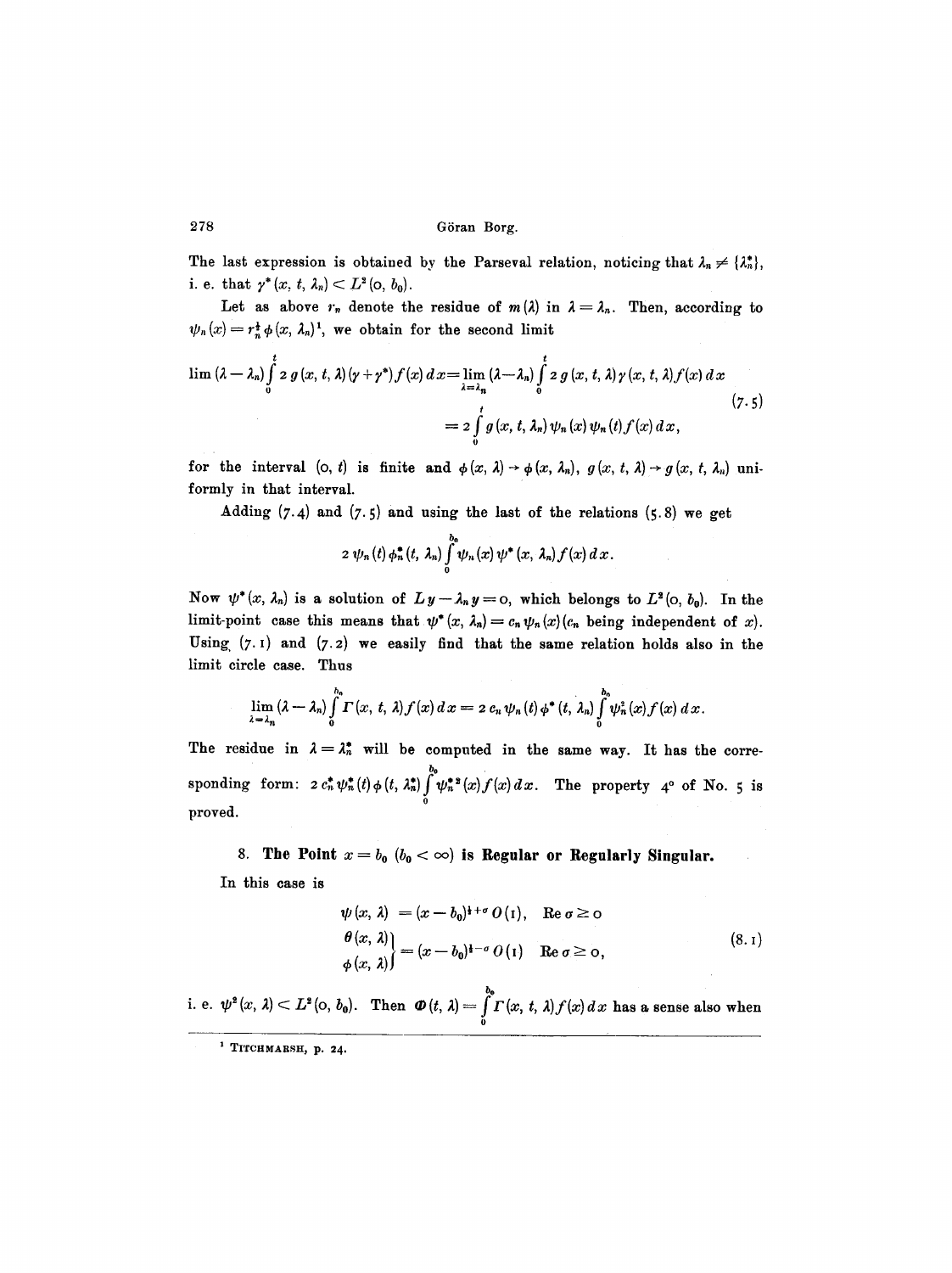only  $f(x) < L^2(0, b_0)$  is assumed. It is also easily proved that the theorem of "No. 3 holds if, in the present case, the class of functions  $M(o, b_0)$  is exchanged for the class  $L^2(0, b_0)$ . Only a few modifications in the proof above are needed. These depend upon the fact that the inequality, leading to the relation  $(6.7)$ , does not generally hold. But instead we have equality in the relations (5.2),  $(6.2^*)$ , which gives all that is needed for the proof. The validity of these equalities follows from the fact that the functions  $\psi_n(x)$  are in this case uniformly bounded and that  $\sum \lambda_n^{-1-\epsilon} < \infty$ . These last properties can in their turn be traced back to the corresponding properties of the Bessel functions (of Ist kind). We need only write the eq.  $(L)$  in the form

$$
y(x) = (b_0 - x)^{\frac{1}{2}} J_{\nu} [(b_0 - x) \sqrt{\lambda}] + \int_{b_0}^{x} g_1(x, t, \lambda) \left[ q(t) - \frac{a}{(b_0 - t)^2} \right] y(t) dt,
$$

where  $g_1(x, t, \lambda)$  is the function  $g(x, t, \lambda)$  of (5.8), but now belonging to the eq.  $\left(\frac{d^2y}{dx^2}+\left(\lambda-\frac{a}{(b_0-x)^2}\right)y=0$ , and where, further,  $a=\nu^2-1$ , and chosen so that  $q(x) - \frac{a}{(b-a)^2}$  has no pole of order 2 at  $x = b_0$ . Then we apply a Liouville-Birkhoff estimation of  $y(x)$  to find the results above. We do not enter upon details. The method is often used by R. E. LANGER.

## 9. On the Minimality of the Set  $\{\psi_n^2(x), \psi_m^{*2}(x)\}.$

A set  $\{u_n(x)\}\$ is said to be minimal  $(u_n \subset L^2(0, b_0))$  in  $L^2(0, b_0)$ , if no function of the set can be approximated arbitrarily exactly by sums of the others. It especially holds, that  $\{u_n(x)\}\$ is minimal, if there is a set  $\{v_n(x)\}\ (v_n \subset L^2(\infty, b_0))$ of such a kind that  $\{u_n(x); v_n(x)\}$  is a biorthogonal and normal set.

The set  $\{\psi_n^{\bullet}(x), \psi_n^{\bullet}(x)\}$  is not orthogonal. Therefore it is of interest to know something about the question of minimality. We shall prove

*If* (*L*) is regular or regularly singular at  $x = b_0$ , then the set  $\{\psi_n^2(x), \psi_m^{* \, 2}(x)\}$ *is minimal after the exclusion of at most two eigenfunetion-squares.* 

We will briefly sketch the proof, which is a generalization of an earlier one.<sup>1</sup> Put

t Cf. G. BORG, Acta math. 78 (I945), p. 57 f.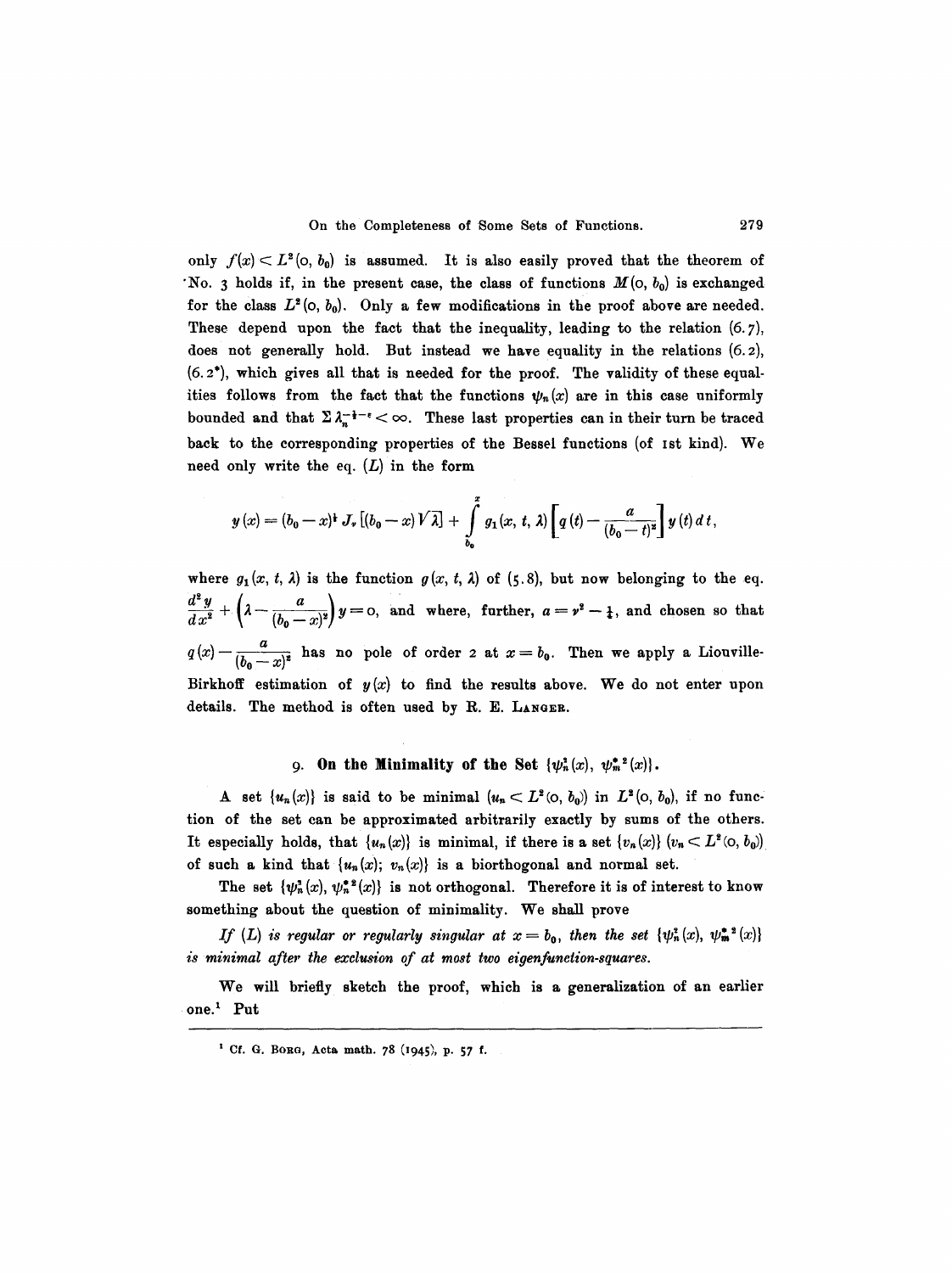$u_{2n-1}(x) = \psi_n^2(x), u_{2n}(x) = \psi_n^{*2}(x),$   $n = 1, 2, 3, ...$ 

We shall form a set  $\{v_n(x)\}\$ , of such a kind that  $(u_n(x); v_n(x))$   $(n = 3, 4, 5, \ldots)$ is biorthogonal and normal. We state that the set may be defined as follows:

$$
v_{2m-1}(x) = \frac{d}{dx}(c_m \psi_m(x) \phi^*(x, \lambda_m) - d_m \psi_1(x) \phi^*(x, \lambda_1) - e_m \psi_1^*(x) \phi(x, \lambda_1^*))
$$
  

$$
v_{2m}(x) = \frac{d}{dx}(c_m^* \psi_m^* \phi(x, \lambda_m^*) - d_m^* \psi_1(x) \phi^*(x, \lambda_1) - e_m^* \psi_1^*(x) \phi(x, \lambda_1^*))
$$

 $(m= 2, 3, 4, \ldots)$ , if the constants  $c_m$ ,  $c_m^*$  etc. are appropriately determined. It may be observed that the principal term of  $v_{2m-1}(x)$ ,  $c_m \psi_m(x) \phi^*(x, \lambda_m)$ , is proportional to the function  $v_n(x)$ , entering into the principal part of  $\Phi(x, \lambda)$  at the pole  $\lambda = \lambda_n$  (cf. No. 7 and 4° of No. 5). Owing to (8.1), all these functions belong to  $L^2(0, b_0)$ . We need further the relation (27) of the paper mentioned above<sup>1</sup>, which here takes the form

$$
(\lambda_u-\lambda_v)\int\limits_{0}^{b_0}(uv'-u'v)\,dx=(\lambda_u-\lambda_v)\bigg(z\int\limits_{0}^{b_0}uv'\,dx-\int\limits_{0}^{b_0}uv\bigg)=\bigg|\begin{matrix}y\\y\\y\end{matrix},\begin{matrix}\eta\\y\\y\end{matrix}\bigg|,\bigg|\begin{matrix}y\\y\\y\end{matrix},\begin{matrix}\xi\\z\end{matrix}\bigg|\bigg|\begin{matrix}b\\0\end{matrix}\bigg|,
$$

if we put  $u=y^2(x), v=\eta(x)\zeta(x)$  and the functions y,  $\eta$ ,  $\zeta$  satisfy the eqs.

$$
Ly-\lambda_{u}y=\mathbf{0}, L\eta-\lambda_{v}\eta=\mathbf{0}, L\zeta-\lambda_{v}\zeta=\mathbf{0}.
$$

Now let  $u = u_n(x)$  and

$$
v = c_m \psi_m(x) \phi^*(x, \lambda_m), = -d_m \psi_1(x) \phi^*(x, \lambda_1), = -e_m \psi_1^*(x) \phi(x, \lambda_1^*)
$$

successively and  $\lambda_u \neq \lambda_m$ ,  $\lambda_1$ ,  $\lambda_1^*$ . All right hand members = 0 according to the boundary conditions. Dividing by  $(\lambda_u - \lambda_m)$ ,  $(\lambda_u - \lambda_1)$  and  $(\lambda_u - \lambda_1^*)$  respectively and adding, we get- $(V_{2m-1} = c_m \psi_m \phi^* - d_m \psi_1 \phi^* - e_m \psi_1^* \phi)$ 

$$
2\int\limits_{0}^{b_0} u_n(x) v_{2m-1}(x) dx - \int\limits_{0}^{b_n} u_n(x) V_{2m-1}(x) = 0.
$$

It is now a simple matter to determine the constants  $d_m$  and  $e_m$  so that  $b_{\rm 0}$ */u<sub>n</sub>*(*x*)  $V_{2m-1}(x) = 0$  independently of the values of *n*; for we only need to solve 0

<sup>&</sup>lt;sup>1</sup> Cf. G. Borg, Acta math. 78, p. 40 f.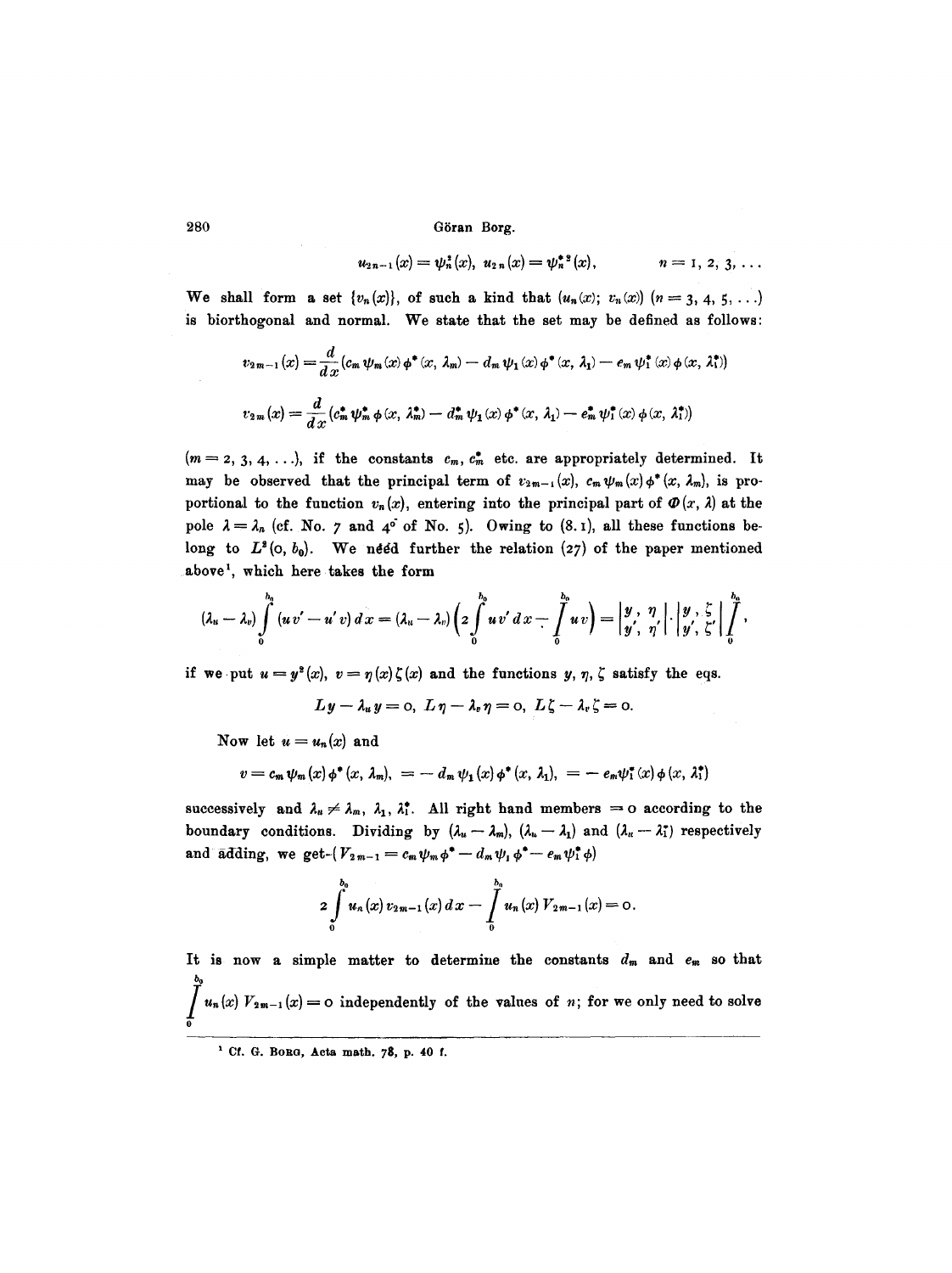the system of two linear eqs.

$$
d_m \psi_1(x) \phi^*(x, \lambda_1) + e_m \psi_1^*(x) \phi(x, \lambda_1^*) = c_m \psi_m(x) \phi^*(x, \lambda_m)
$$
(9.1)  
for  $x = b_0$  and  $x = 0$ .

They always have finite solutions. In the same way  $d_m^*$  and  $e_m^*$  are determined Thus

$$
\int_0^{b_0} u_n(x) v_m(x) dx = 0, \qquad n \neq m.
$$

At last, after simple calculations<sup>1</sup>, using  $(9.1)$ , we get

$$
\int_{0}^{b_{0}} u_{2n-1}(x) v_{2n-1}(x) dx = \frac{c_{n}}{2} W(\psi_{n}(x), \phi^{*}(x, \lambda_{n})) \int_{0}^{b_{0}} \psi_{n}^{2}(x) dx
$$

and analogous for even indices. Hence the constants  $c_n$  and  $c_n^*$  can always be chosen so as to make the set  $\{u_n(x); v_n(x)\}\$  normalized.

This proves the theorem.

#### 10. On the Completeness of the Set  $\{\psi_n^2(x)\}.$

The set  $\{\sin nx\}$  is complete in  $L^2(0, \pi)$ ; the set of squares  $\{\sin^2 nx\}$  is complete in  $L^2(\circ, \frac{\pi}{2})$ , i. e, in "half" the former space. We shall prove the following generalization of this property<sup>2</sup>

*If the eq.* (*L*) is regular or regularly singular at  $x = b_0$  ( $b_0 < \infty$ ) then the set *of eigenfunction-squares of*  $(L, R)$  *is complete in the space*  $L^2\left(\frac{b_0}{2}, b_0\right)$ , *i. e. in the Hilbert space, belonging to half the original interval*  $(o, b_0)$ .

For the proof we will use the theorem of No. 3, but still one clause is needed. We assume  $f(x) < L^2\left(\frac{b_0}{2}, b_0\right)$  and

$$
\int_{b_0/2}^{b_0} \psi_n^2(x) f(x) dx = 0, \qquad n = 1, 2, 3, ...
$$

The consequence wanted is  $f(x) = 0$ .

 $<sup>1</sup>$  Cf. G. Borg, loc. cit. p. 43.</sup>

<sup>&</sup>lt;sup>1</sup> This theorem is a result of discussions with Prof. A. BEURLING, Uppsala. I take the opportunity to thank him for this and for valuable advice during the preparation of this paper. 36-48173. Acta mathematica. 81. Imprimé le 28 avril 1949.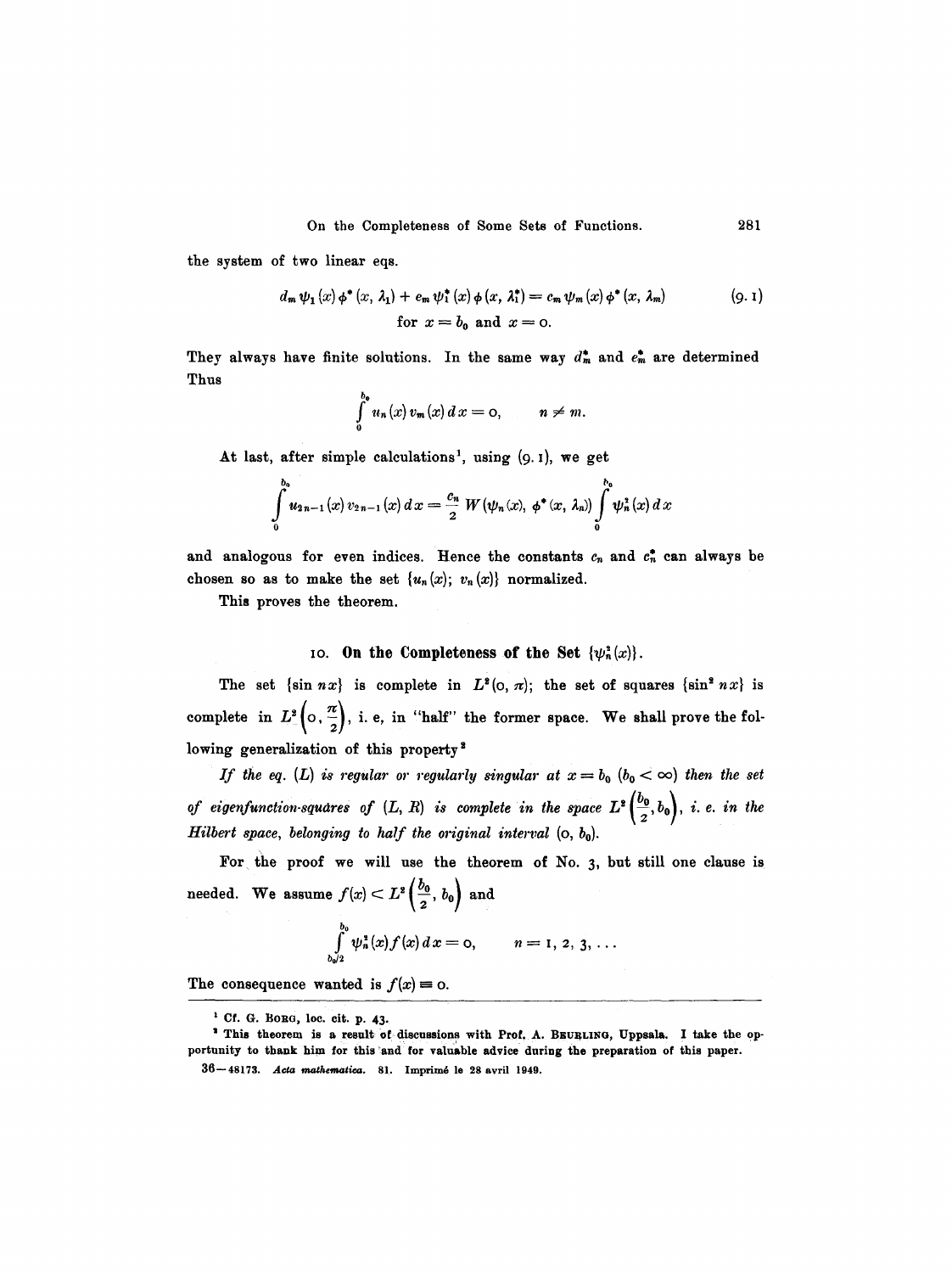Let  $m(\lambda) = \frac{T(\lambda)}{N(1)}$ , where  $T(\lambda)$  and  $N(\lambda)$  are integral functions without a common divisor, and put

$$
\Psi(\lambda) = \int\limits_{b_0/2}^{b_0} N(\lambda) \, \psi^2(x, \, \lambda) f(x) \, dx.
$$

In the present case,  $N(\lambda)$  and  $T(\lambda)$  are integral functions of a middle type of order  $I/2$   $(\sum \lambda_i^{-1-\epsilon} < \infty$ , cf. the argument of No. 6 p. 275). This property is the real foundation of the proof. We will only carry it through in the following special case.

Let  $x = b_0$  be a regular point, and  $y(0) = y(b_0) = 0$  be the boundary conditions  $(R)$ . Then it holds that

$$
\psi(x, \lambda) = \frac{\sin \sqrt{\lambda} (b_0 - x)}{\sqrt{\lambda}} \cdot \left\{ \frac{\sin \sqrt{\lambda} b_0}{\sqrt{\lambda}} \right\}^{-1} \left( 1 + O\left( \frac{1}{\sqrt{\lambda}} \right) \right)
$$

$$
N(\lambda) = \frac{\sin \sqrt{\lambda} b_0}{\sqrt{\lambda}} \left( 1 + O\left( \frac{1}{\sqrt{\lambda}} \right) \right)
$$

and thus

$$
\Psi(\lambda) = \int_{b_0/2}^{b_0} \frac{\sin^2 V \bar{\lambda} (b_0 - x)}{V \bar{\lambda} \sin V \bar{\lambda} b_0} \left( 1 + O\left(\frac{1}{V \bar{\lambda}}\right) \right) f(x) dx.
$$

Since the integrand is  $\leq C \cdot |f(x)| \cdot |\lambda|^{-\frac{1}{2}} \exp \left\{ \left(2 \cdot \frac{\theta_0}{2} - b_0\right) |\operatorname{Im} (V \lambda)| \right\}$  for all  $\lambda$ :s  $\boldsymbol{C}$ in the region (6.8), we get  $|\Psi(\lambda)| \leq \frac{1}{\sqrt{1.31}}$ ,  $\lambda$  in the region (6.8). Further  $\Psi(\lambda)$ is meromorphic of a finite order and the principal parts at the poles  $\lambda = \lambda_n$  are of the form

$$
(\lambda - \lambda_n)^{-1} c_n \int_{b\omega/2}^{b_0} \psi_n^2(x) f(x) dx,
$$

whence, according to the assumption above, they are all = 0, and  $\Psi(\lambda)$  is an integral function of a finite order. As in the case of theorem of No. 3 we then get  $\Psi(\lambda) = 0$ , i. e.

$$
\int_{b_0/2}^{b_0}\psi^2(x,\lambda)f(x)\,dx=0.
$$

From this we conclude that  $f(x)$  is orthogonal to any set of eigenfunctionsquares, belonging to (L) and boundary conditions  $y(\frac{b_0}{2})$  cos  $\alpha + y'(\frac{b_0}{2})$  sin  $\alpha = 0$ ;